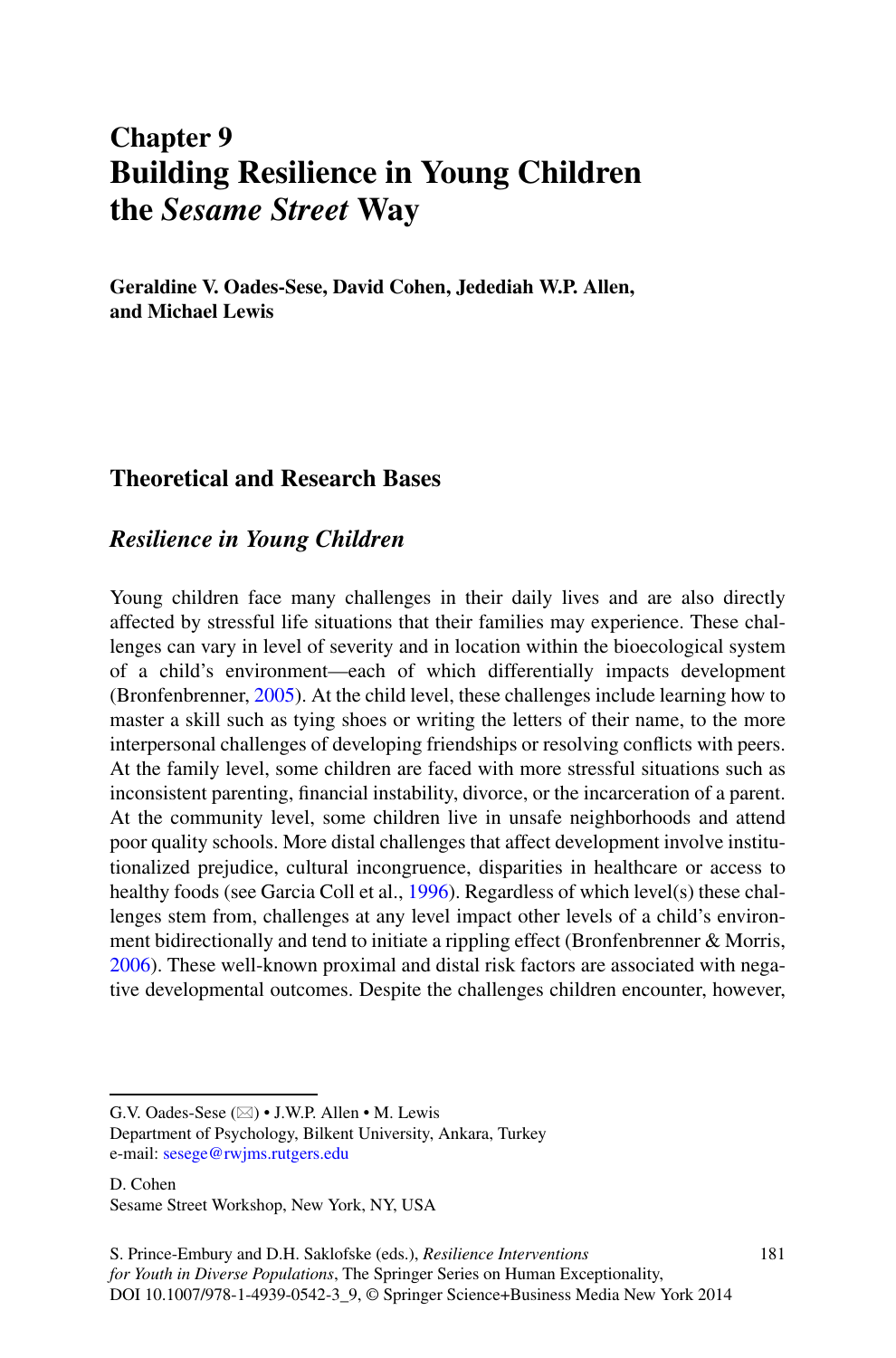normally developing children are resilient or have the capacity to overcome these adversities and succeed (Masten, Best, & Garmezy, 1990).

 Protective factors are those that promote resilience and originate from multiple sources found within the child, the family, and the community. These protective factors are essential ingredients for mitigating the risk factors mentioned above and for building physical and mental health, emotional well-being, social relationships, and academic achievement. Masten and Garmezy's (1985) "immunity-versus-vulnerability" or the protective factors model is a theoretical model which suggests that certain personal attributes can either "dampen or amplify" the impact of stress. The more protective factors children have the better they are able to cope with life stressors.

 Research studies document a number of protective factors in children which include average or better intelligence, social competence, emotion regulation, an internal locus of control, and a sense of self-worth (Masten et al., 1990; Oades-Sese, Esquivel, Kaliski, & Maniatis, [2011](#page-19-0) ; Rutter, [1990 ;](#page-19-0) Werner & Smith, [1992 \)](#page-20-0). Similar protective factors have been identified in economically disadvantaged children faced with significant barriers to success such as peer pressure, discrimination, and prejudice (Ford, 1994). Furthermore, determination, motivation, inner will, independence, realistic aspirations, and a heightened sensitivity to others and the world around them were also identified as crucial protective factors in children (Reis, Colbert, & Herbert, 2005).

 In families, resilience is evidenced by close nurturing relationships that provide emotional support and positive and open communication between family members (McCubbin & McCubbin, 1996). Families who set high expectations, provide routines, and instill core values are likely to foster resilience in children (Seccombe, 2002). Furthermore, trusting and supportive family relationships are the foundations from which these essential child-level protective factors develop (Orthner, Jones-Sanpei, & Williamson, [2004](#page-19-0); Werner & Smith, 1989).

 Protective factors that originate from the community include having access to basic needs (i.e., clean air and water, food, adequate housing) safe neighborhoods as well as equitable public policies that determine who is or is not eligible to receive benefits and services. Community resources that offer support to children and their families confronted with stressful life situations are key to building resilient families. Community partnerships, in particular, comprised of families, schools, and organizations help families combat adversity and systemic barriers in the community (Epstein & Sanders, [2000](#page-18-0) ). Sesame Workshop is one such organization involved with community outreach to support the educational needs of children and foster healthy and strong families.

 In sum, challenges and stress are part of young children's lives and the better they are equipped to deal with these challenges, the more likely they are to succeed. Building protective factors within the child, family, and the community is essential in developing healthy and productive individuals who make lifelong contributions to society.

#### *Learning as Active Engagement*

 From our developmental perspective, the ability to be resilient is not innately given to some and not to others—with adequate guidance and support, every child has the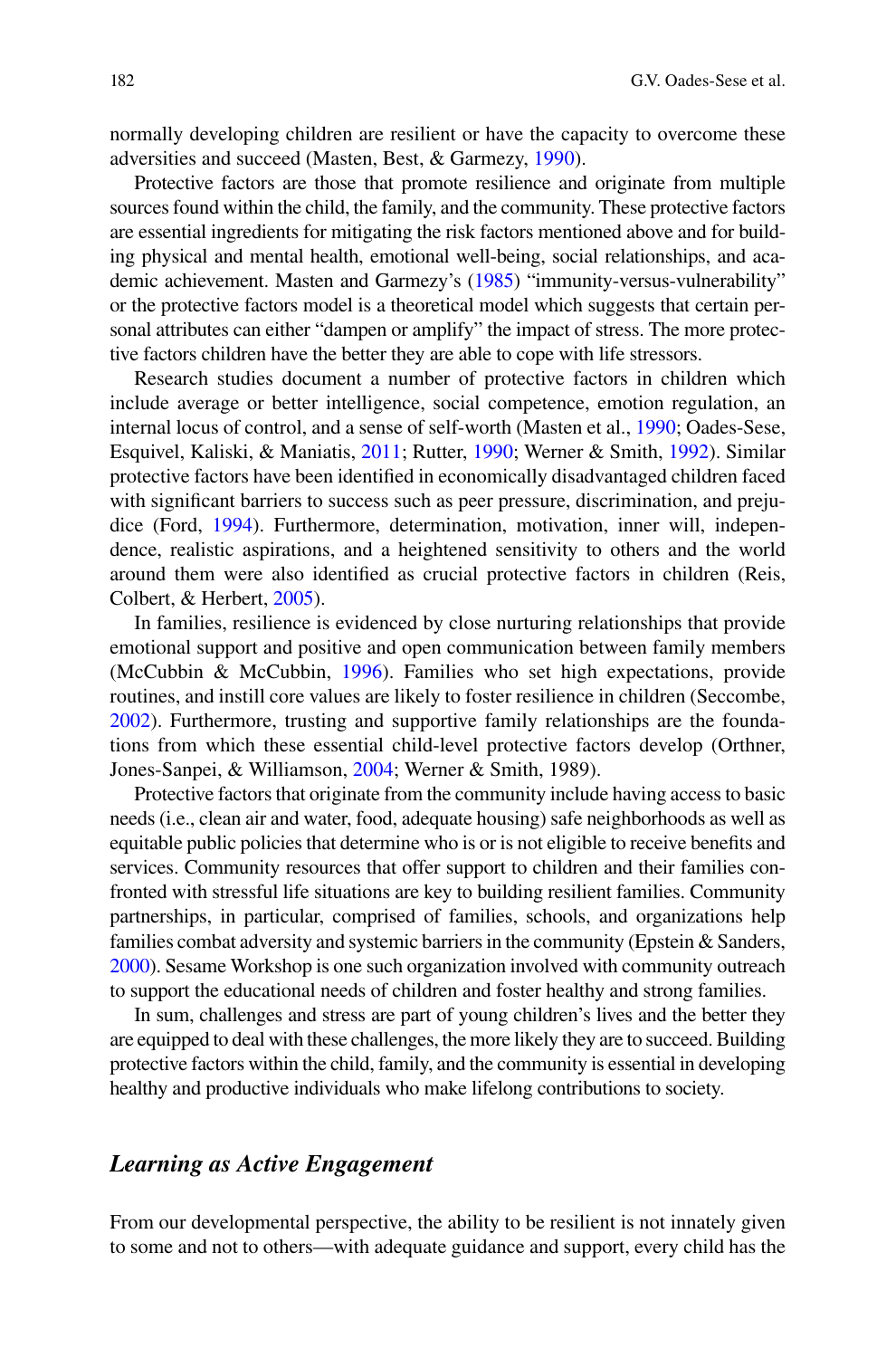capacity to become resilient. If development is generally understood as a matter of children learning about how to learn (Bickhard, [2007](#page-18-0) ), then such "meta-learning" is what enables children to successfully adapt to changing situational and environmental circumstances. In turn, the possibility of meta-learning means that children can learn to become resilient. There are two general orientations that try to explain how learning comes about that correspond to two general perspectives on the nature of knowledge (Allen & Bickhard,  $2011$ ). For the first, knowledge is fundamentally *passive* and learning is a matter of having the world "impress" itself into the mind. For the second, knowledge is fundamentally *active* and learning is a matter of having to "construct" how to successfully interact with the world. While the former view is dominant in contemporary developmental psychology (Allen & Bickhard, 2013), the latter view is more common in educational scholarship with its most thorough development by Piaget ( [1954 \)](#page-19-0). For Piaget, knowledge was emergent from action and therefore children needed to actively explore their environment in order to learn about the world. Although direct action on the world becomes less relevant as children develop through the preschool years, the active and constructive nature of learning remains essential.

 Taking the active and constructive nature of learning seriously means recognizing that, ultimately, it is the child who must do the learning—it is the child who must create the "new" knowledge for themselves. Consequently, if learning is both an *effortful* and *creative* process, then there are two major components involved with facilitating such learning. The effortful part implies the need for motivation and the creative part implies generating something that is cognitively new. While a child's motivation to learn can be harnessed through multiple methods, the crucial point is whether or not what they are learning is interesting to them. Perhaps, the easiest way to generate interest for preschoolers is through game-like activities that involve interactions with other people. While not everything that a child needs to learn can be made fun, when boring "facts" are learned in the service of developing new abilities, we find that children are more than willing participants. That is, fun activities can be supplemented by harnessing children's intrinsic motivation to expand their own agency. Intrinsic motivation for agency is most evident in infancy when the child must learn to coordinate actions in order to achieve a goal (e.g., grabbing an object) but that agentive motivation is present throughout development (e.g., preschoolers who try to help their parents with household chores).

 Our approach towards pedagogy places the locus of control within the child who is engaged in the process of learning. Accordingly, our role as educators is not to transfer information into empty and passive receptacles, but rather, to guide, constrain, and enable (i.e., scaffold) the generative activity of the child as they explore and integrate their understanding of new information with what they have already learned. The particular path that a child takes on their way to understanding new concepts will be unique and that is part of the reason that genuine learning is so difficult. Consequently, it is important to find different mediums and situations that will fit the needs of different types of learners. Further, given that knowledge and understanding comes in degrees, it is important for a pedagogical approach to find ways to challenge a child's current understanding so that they might develop a deeper and broader appreciation of what is to be learned. One of the best ways to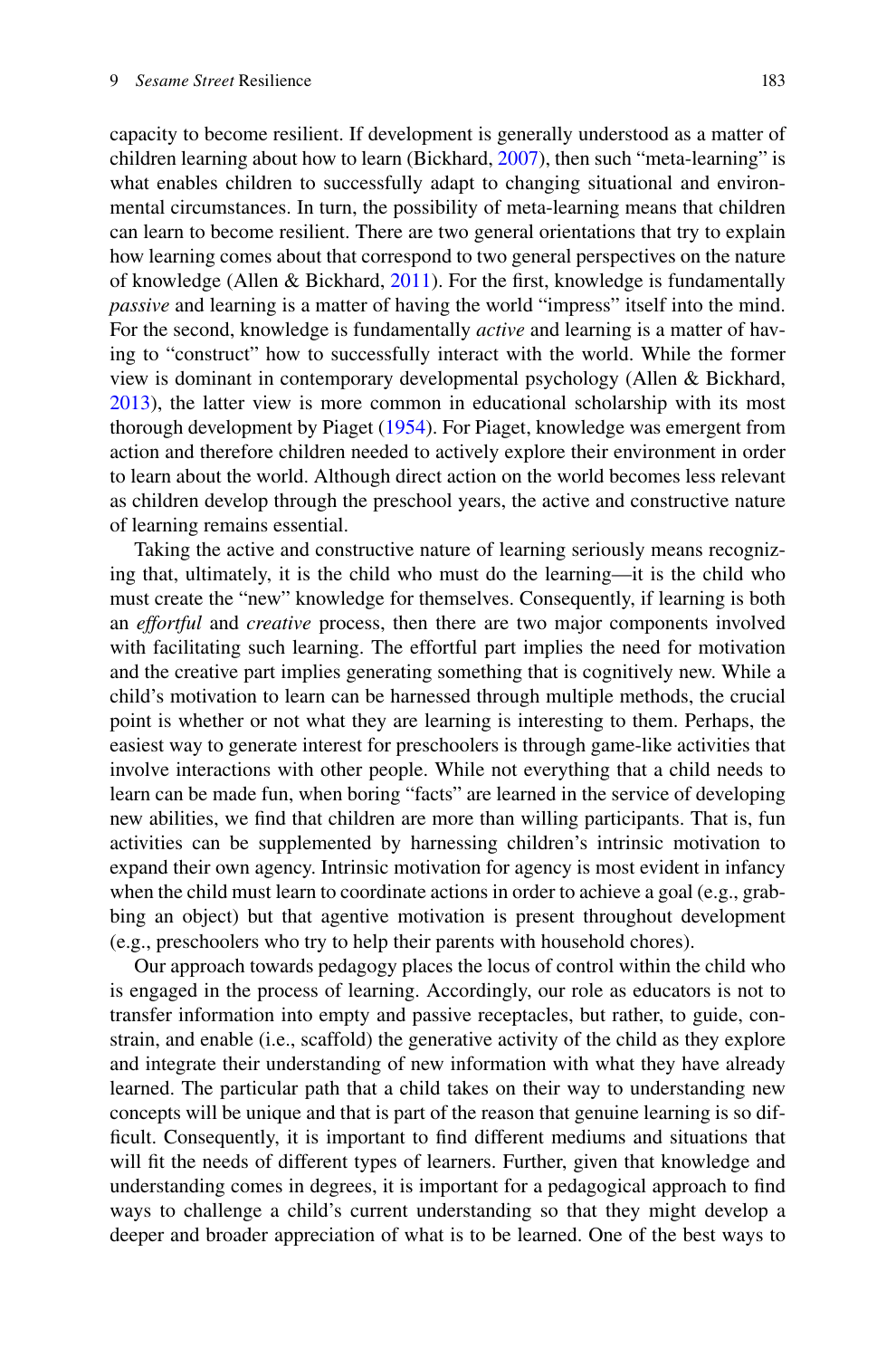accomplish this is to provide situations where children are able to *use* their new knowledge across a broad range of contexts and situations.

 Consistent with our active and constructivist approach towards learning, *Sesame Street* provides children with a number of avenues to learn basic concepts essential for school readiness. Through the use of songs, television and video, storybooks, play dolls, coloring books, and other materials, *Sesame Street* provides children with a smorgasbord of resources from which to learn. The multiple contexts and settings in which content is available for children to explore new ideas enables them to actively construct an integrated understanding of the material. Further, *Sesame Street* materials are fun and engaging which means that children are motivated to learn about the content while also developing their social and emotional competencies. Many of the *Sesame Street* activities are social in nature which provides opportunities for children to engage in meaningful social interactions. In addition, the world of *Sesame Street* and its lovable characters are a part of our commonly shared culture. This commonality provides opportunities for children and adults to participate in social realities that extend beyond any particular interaction. In short, *Sesame Street* provides children with both the opportunity and motivation to learn new content while also developing their ability as social participants.

## *Role of Emotions in Learning*

 An important factor that needs to be addressed in relation to intrinsic motivation is the role of emotions in children's learning (Oades-Sese, Matthews, & Lewis, [2014 \)](#page-19-0). Emotions are fundamentally important in cognitive processes that contribute to how we learn such as perception, attention, memory, decision-making, and problemsolving skills (Clore & Huntsinger, [2007](#page-18-0) ; Pekrun, [2011 \)](#page-19-0). Positive emotions such as enjoyment of learning and pride have been linked to intrinsic motivation and interest in students across all ages, while negative emotions such as anxiety, shame, and boredom can hamper students' motivation to learn and affect their performance (Pekrun, [2011](#page-19-0)). While children's experiences in school have an effect on their emotions and performance, experiences at home with parents are also important. Parents, after all, are not only the initial determiners of children's achievement behavior (Center on Social Emotional Intervention for Young Children  $& Eccles, 1997$  $& Eccles, 1997$ ), but they are also important in terms of children's emotional life which affect their academic performance. Parental behaviors, specifically verbal comments about children's behaviors, are likely to have a long-term impact on how children orient to learning tasks and respond to success or failure (Alessandri & Lewis, [1996](#page-17-0); Lewis, [1992 \)](#page-19-0). A positive sense of self develops when parent–child interactions are positive and reaffirming (Kaufman, 1992). Specifically, verbal comments that refer to acknowledgement of effort, strategy, and persistence may allow for a fuller recognition of achievement, which leads towards a mastery orientation. This is in contrast to verbal comments that focus on the global self such as "You are smart!" This is important in terms of when failures and successes occur in daily life. When failure is due to lack of effort or poor strategy, children are able to recover from failure by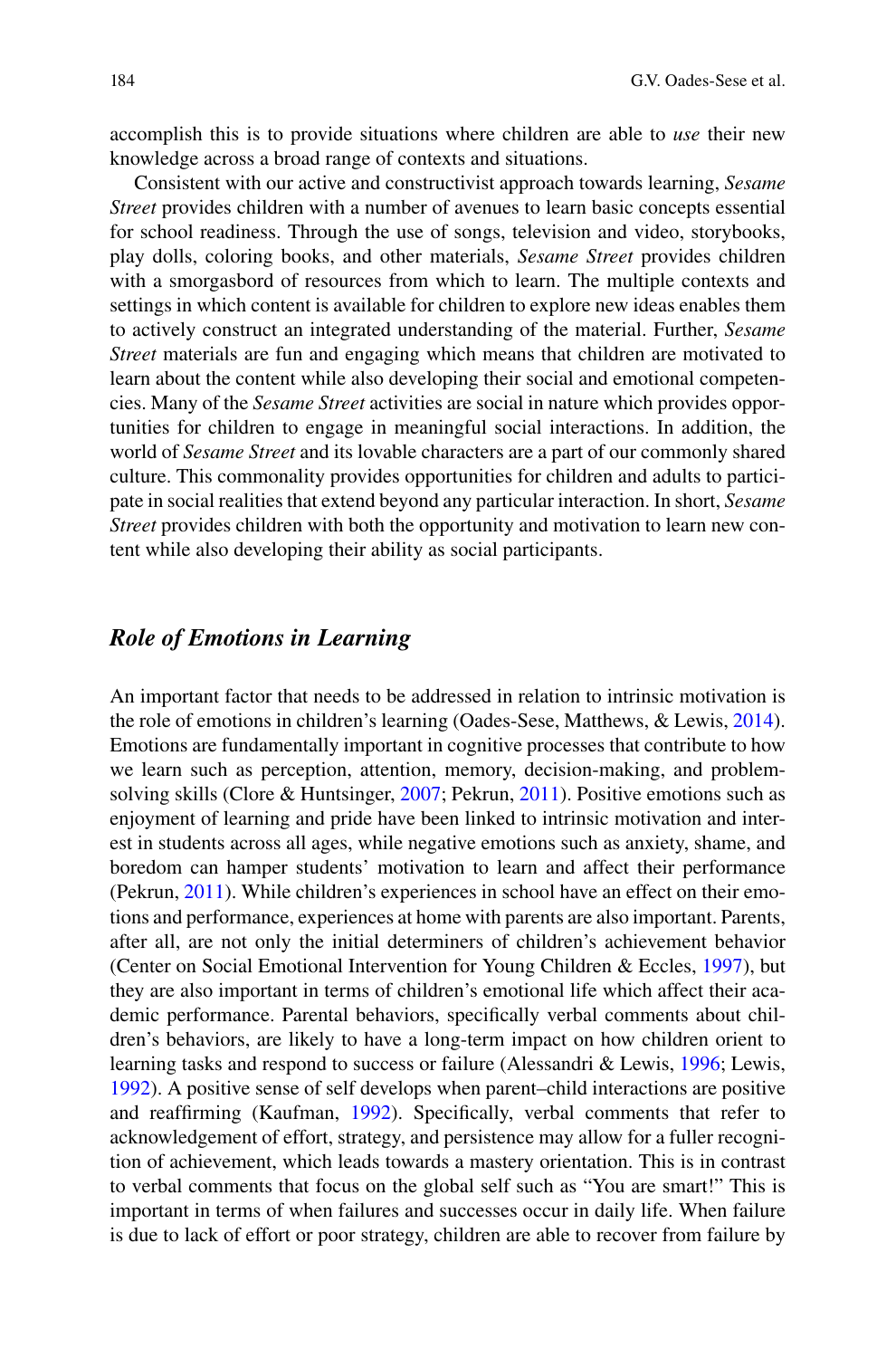putting more effort or applying a better strategy (Oades-Sese et al., 2014). This is in contrast to children who blame themselves (I am dumb) for the failure. In this instance, children feel helpless because of their belief that they inherently lack the cognitive capacity to succeed. Furthermore, this can be applied to verbal comments provided by teachers in schools. Therefore, interventions that focus on building positive and nurturing parent–child or teacher–child relationships and communications, fostering positive emotions, and providing problem-solving strategies (i.e., ask for help, try again, study more) that children can use when faced with daily or life challenges are essential tools in building resilience and academic success.

## *Sesame Street's* **Little Children, Big Challenges Initiative**

 One of theinitiatives that the Educational Outreach department at Sesame Workshop embarked upon was to help build strong and healthy families. The resilience initiative provides families and their young children (ages 5–8) with the tools and resources necessary to overcome everyday challenges, transitions, and stressful life events. These tools and resources maximize the use of multimedia and technology and showcase the lovable Muppets of *Sesame Street* in various scenarios and specific experiences relevant to military and civilian families. These resources include print and online materials (e.g., parent guides, educator's guide, storybooks) for primary caregivers and child care providers of young children with information and activities, digital media (apps), and a *Sesame Street* DVD for caregivers and children to view together. The content of the materials, developed with the help of an advisory panel and focus groups, targets the fundamental skills necessary to overcome challenges faced at home, school, and in the community. The materials focus on the core competencies of expressing and managing feelings, coping with frustration, building a self-concept, developing problem-solving skills, and fostering perseverance (Brooks & Goldstein, 2001; Eiesnberg et al., [1997](#page-18-0); Greenberg, [2006](#page-18-0); Masten, 1994).

The goals of Little Children, Big Challenges are to:

- Foster children's core competencies and model effective ways for young children to confront both difficult everyday situations and challenging circumstances by drawing on these skills (e.g., videos of the *Sesame Street* characters modeling the appropriate problem-solving steps of "breath, think, do").
- Help parents, caregivers, educators, and other professionals by providing specific activities and ways on how to communicate with their young child and thereby foster resilience skills that will equip children to effectively express emotions, develop empathy for others, confront setbacks, solve problems, have a positive sense of self, and persevere.
- Provide support and resources to help children and families cope with the uniquely challenging situations of bullying, divorce, relocation, and incarceration of a parent as well as to help educators build resilience skills in children to deal effectively with challenging situations that occur in school. For example, showing children how drawing or writing letters can maintain contact with an incarcerated parent.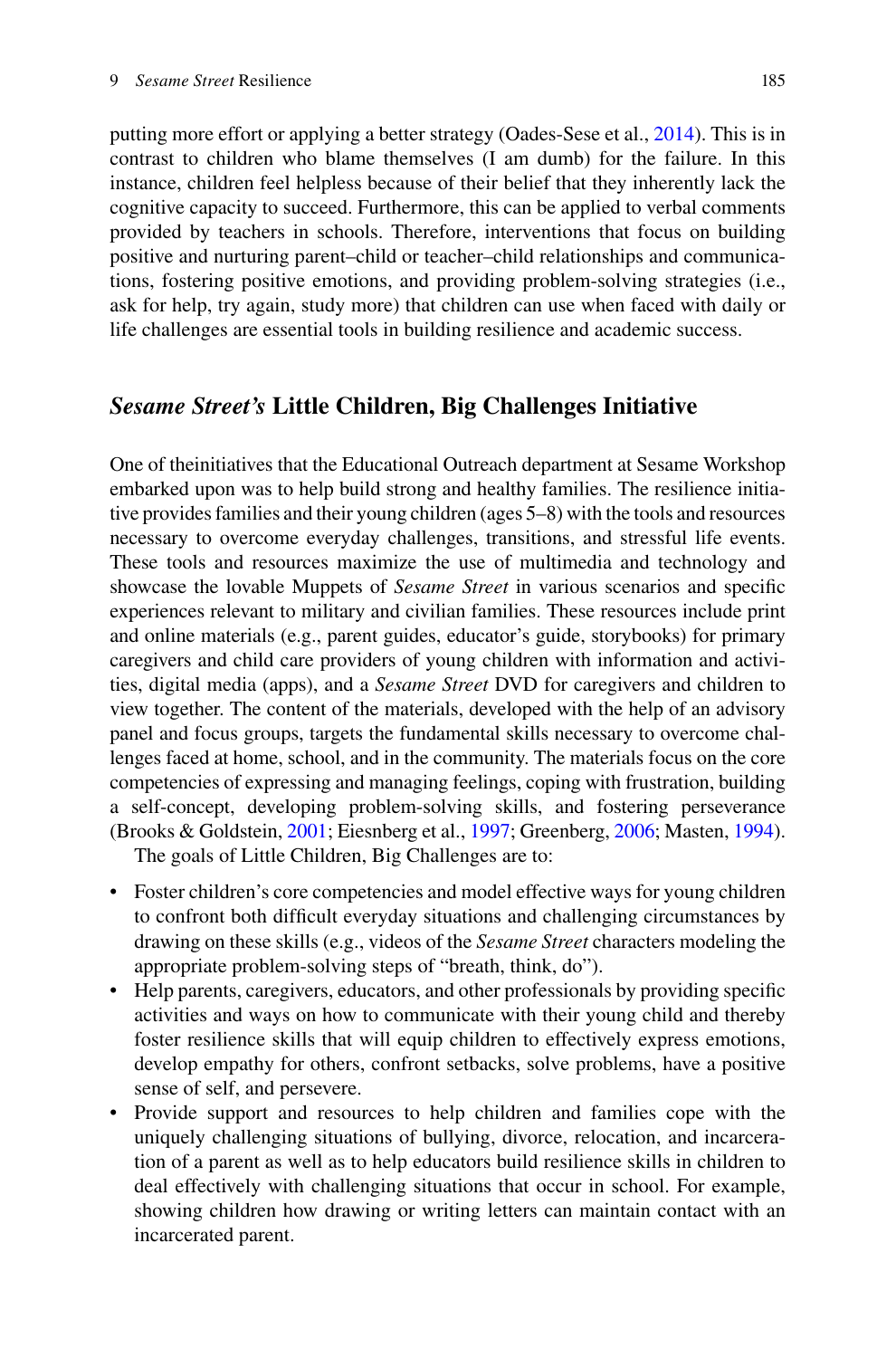By providing the community (i.e., parents, teachers, caregivers, educators, professionals) with these necessary tools and resources, Sesame Workshop is able to contribute to and foster the successful development of children.

#### **Brief History of** *Sesame Street*

 Conceived in the 1960s during Lyndon Johnson's "War on Poverty," *Sesame Street* was designed as an experiment to test whether or not an entertaining television show could be used as a tool to educate young children. The specific aim of the show was to help children from low-income families prepare for school. Today, *Sesame Street*, with its beloved Muppet characters, has aired in over 140 countries, and has expanded beyond television to include books, radio, interactive and online media, and community outreach initiatives. As some have noted, *Sesame Street* has evolved into "the longest street in the world."

 As it turns out, the founders were right—the experiment worked. Evidence from several early evaluations indicated that *Sesame Street* viewers outperformed their non-viewing peers on a range of cognitive, academic, and socio-emotional measures (Wright et al., 2001). In particular, longitudinal studies have also shown that children who were frequent *Sesame Street* viewers at age two scored higher on standardized tests of school readiness in kindergarten than less-frequent or nonviewers and that frequent *Sesame Street* viewing in preschool is associated with higher high-school grade point averages even when controlling for several demographic factors (Anderson, Huston, Schmitt, Linebarger, & Wright, 2001). One recent study found that children in preschool classrooms, which participated in a media-rich curriculum incorporating public television video and games (from *Sesame Street*, Super Why and Between the Lions), developed the early literacy skills critical for success in school. These foundational skills—being able to name letters, knowing the sounds associated with those letters, and understanding basic concepts about stories and print—all increased among the 4- and 5-year-olds in the study (Penuel et al.,  $2012$ ). Other studies have found that children who viewed *Sesame Street* segments also had the highest level of prosocial behaviors during planned and structured activities and were lowest in antisocial behaviors during free play (Zielinska & Chambers, [1995](#page-20-0)).

## **Community Outreach**

 The Educational Outreach department within Sesame Workshop has been especially instrumental in the development and distribution of content, particularly to lowincome families. The Educational Outreach department is able to specifically meet the needs of families with young children with the greatest need by getting resources into the hands of these families, working with these families and advisors (i.e., policy makers, educators, developmental psychologists) during the development of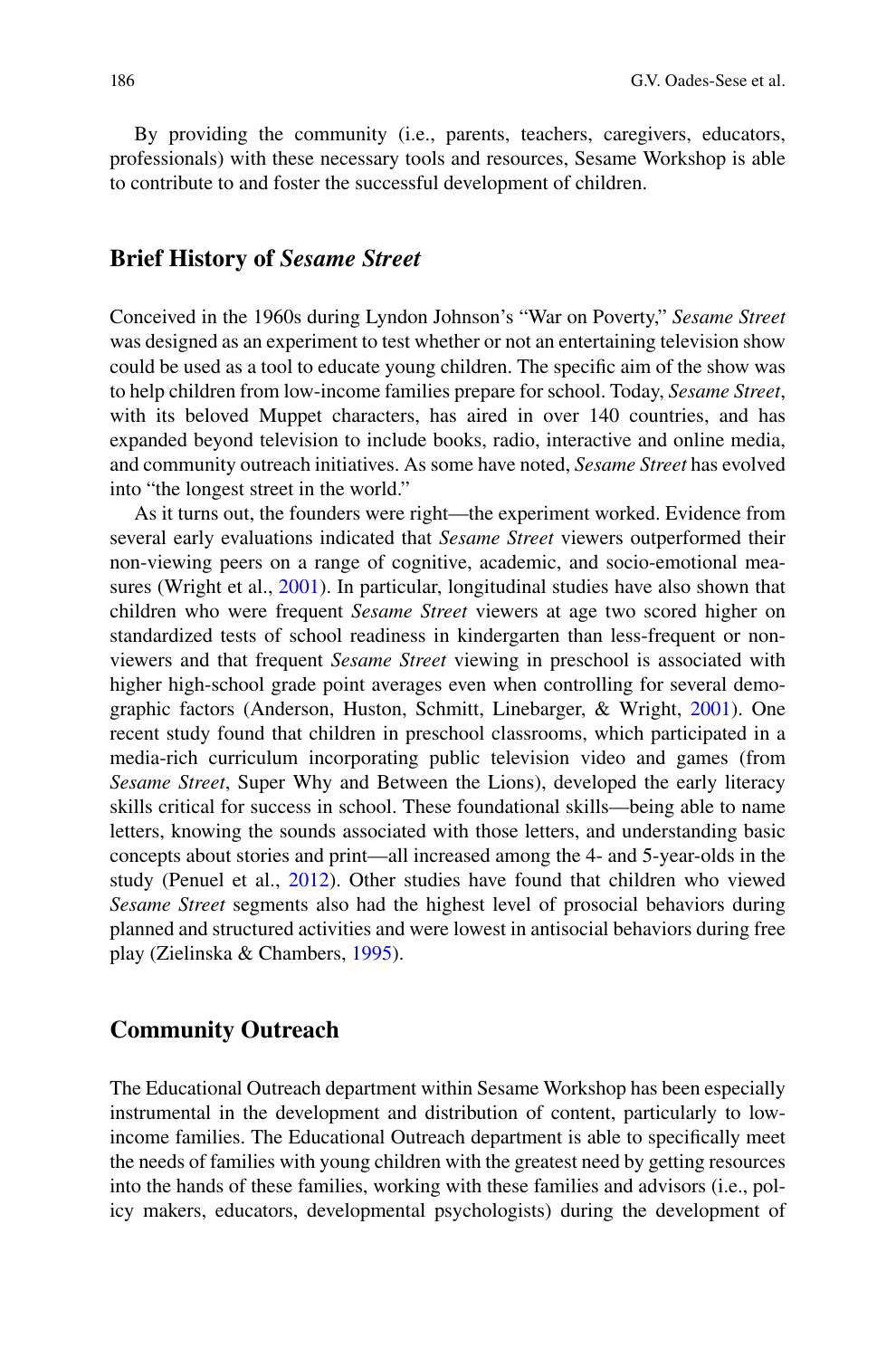resources to determine issues of particular urgency and to ensure resources are appealing, useful, and relevant. Effectively and directly reaching families and children in need is accomplished in part by involving key national organizations as the resources are being developed, thereby ensuring that the resources can be easily integrated into these organizations' delivery systems (Sesame Workshop, [1983](#page-20-0) ).

 During Sesame Workshop's early years, the primary goal of Educational Outreach (then called "Community Education Services") was to raise awareness among low-income and underserved families in inner-city neighborhoods and rural America about the educational value of *Sesame Street*, and instruct these families on how they could make the most out of the *Sesame Street* viewing experience. This task was accomplished at a community-based grassroots level, through house-tohouse canvassing, trainings at Head Start programs and other publicly funded child care programs, and workshops at parent–teacher meetings, community events, church groups, and other neighborhood programs.

 Once *Sesame Street* became better known as a positive addition to children's daily television fare, Educational Outreach shifted its focus from solely building viewership to utilizing the resources at Sesame Workshop to engage in topic areas and initiatives addressing the needs of families and children experiencing the effects of ongoing poverty. These initiatives also reached out to child care providers to use these outreach materials as a springboard for hands-on and other activities that addressed children's cognitive, health, and/or social and emotional development, as well as family engagement in their children's overall well-being. Additionally, training programs served to introduce providers to the outreach resources, and furnished support for integrating these resources as a vital tool for their programs (Yotive  $&$  Fisch, [2001](#page-20-0)).

 Outreach efforts to reach children in need, wherever they may reside, led to initiatives in some unexpected settings. For example, outreach initiatives were created for migrant camps, which allowed providers to incorporate *Sesame Street* materials into their curricula while the children's parents worked as migrant laborers in nearby fi elds. *Sesame Street* centers were established in federal prisons to provide facilities in which young children could engage in songs, games, and other educational activities while their parents visited relatives who were incarcerated (Yotive  $&$  Fisch, [2001](#page-20-0)).

 Educational Outreach continues to create needs-driven public service initiatives across multiple media platforms, leveraging relationships and distributing materials through a network of strategic partnerships in the United States and around the world. As before, outreach initiatives are driven by local needs and urgencies. Most outreach programs and the materials produced for them stem from *Sesame Street* or its international variations, making creative use of the *Sesame Street* characters, formats, and educational curricula. Most domestic projects are produced in both English and Spanish (and, in some additional languages, such as Mandarin and Arabic), in order to obtain maximum reach. Materials developed for the various initiatives are distributed free of charge through a wide domestic and international network of organizations that reach into the community via schools, child care programs, libraries, public television stations, health care programs, literacy programs, ethnic advocacy organizations, and other groups that serve children and families.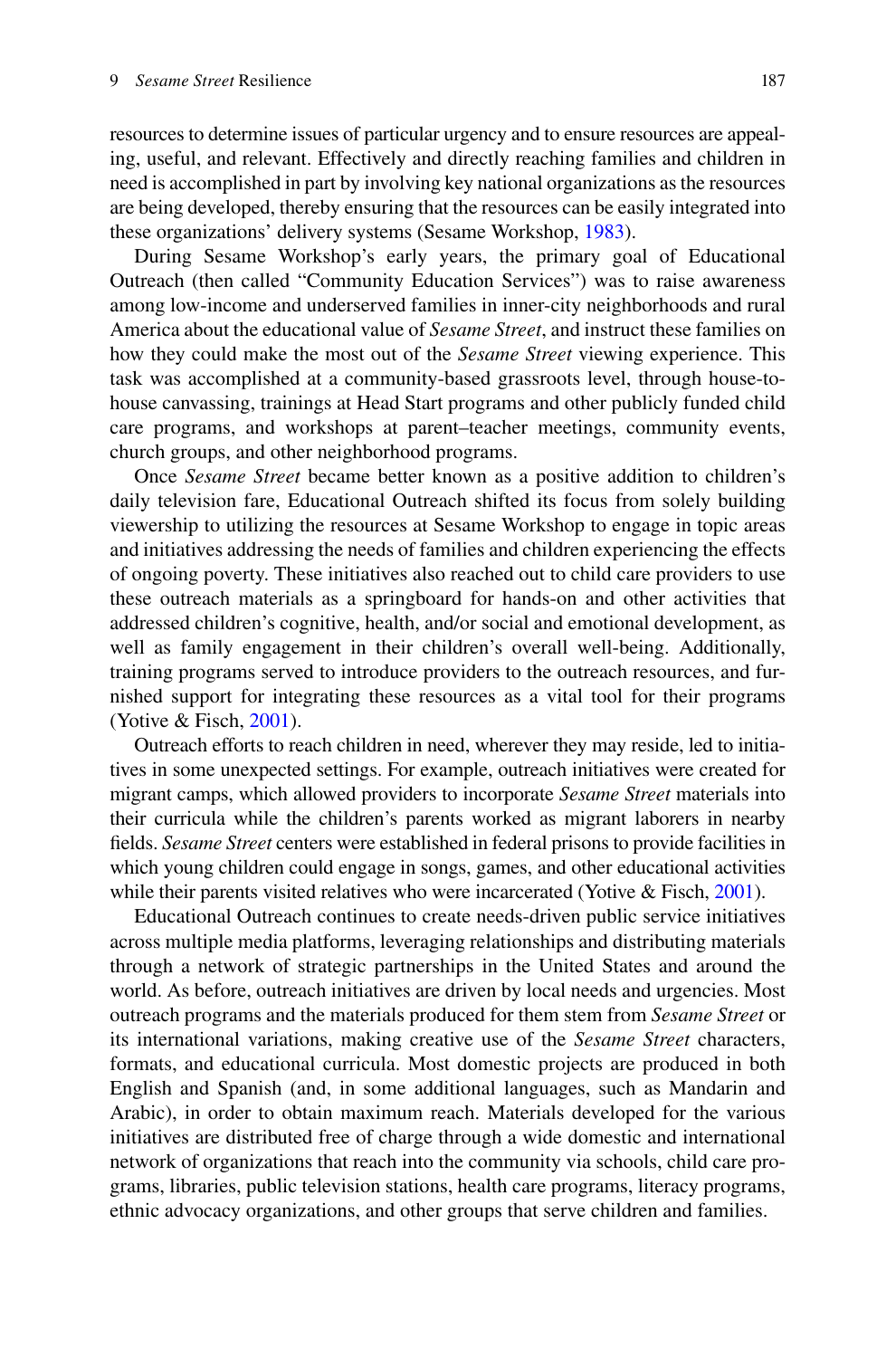The success of the Workshop's content and initiatives is often credited to the synergy of a variety of expertise and an iterative feedback process. To set goals, establish curricula, and monitor the impact of their projects, Sesame Workshop's founders created (the "Sesame Workshop Model") involving a dynamic collaboration among educators, researchers, and media producers (Mielke, 1990). A project typically begins with a series of advisory panels, which are gathered to develop the educational goals for a particular project, followed by a period of time in which educators write curricula based on these goals. These curricula are then used by writers and producers as a guide when creating the program or content. An integral part of this model is the formative research process. Formative research usually begins by conducting needs assessments examining current research being conducted with children and families around the curriculum topic being explored, and conducting research with children and families to gauge the extent of their knowledge of the curriculum topic. This phase aids writers and producers on how to approach the educational goals, determining which goals are of greatest importance, and how the educational content should be best presented. Once drafts of print or video materials are available, they are presented to children (and/or their caregivers if they are also the intended audience) to gauge comprehension and appeal. The feedback from children and caregivers is then used to inform any changes before the final production of content. Finally, an evaluation may be conducted to assess whether the content has the desired impact.

#### **Role of Muppets**

## *Role of Puppets/Muppets in Intervention Design*

 Puppets have been a part of human history since ancient times as means of self-expression (Esquivel, Oades-Sese, & Jarvis, [2010](#page-18-0)). In Ancient Egypt, puppets were jointed and made from terracotta, while shadow puppets in China were made of rod and animal skin. In Turkey, they were three-dimensional and articulated to reflect the natural movements of people. Puppets (e.g., sock puppets, marionettes, hand puppets) have evolved and made their way into public television with Howdy Doody; Kukla, Fran, and Ollie; Sherlock from the Magic Garden; Lamb Chop; Mr. Rogers' King Friday XIII, Lady Elaine Fairchilde, and Henrietta Pussycat; Jim Henson's Kermit and Miss Piggy to the lovable *Sesame Street* characters of Elmo, Grover, Oscar the Grouch, Rosita, Count von Count, and many more.

 Although the research literature is sparse, the use of puppets has been widely documented to be effective in a variety of clinical applications and interventions. For example, puppets were found to help hospitalized children cope with illness and separation from parents (Woltmann, 1940) and to help abused or traumatized children feel more comfortable to play out their experiences than interacting directly with a therapist. This is similar to the spontaneous way children use family dolls or action figures to play out their thoughts, feelings, anxiety, and fears (Carter, [1987](#page-18-0); Seinfeld, 1989). Children identify with puppets and project their feelings onto them. This allows children to depersonalize their feelings and share them indirectly with a therapist.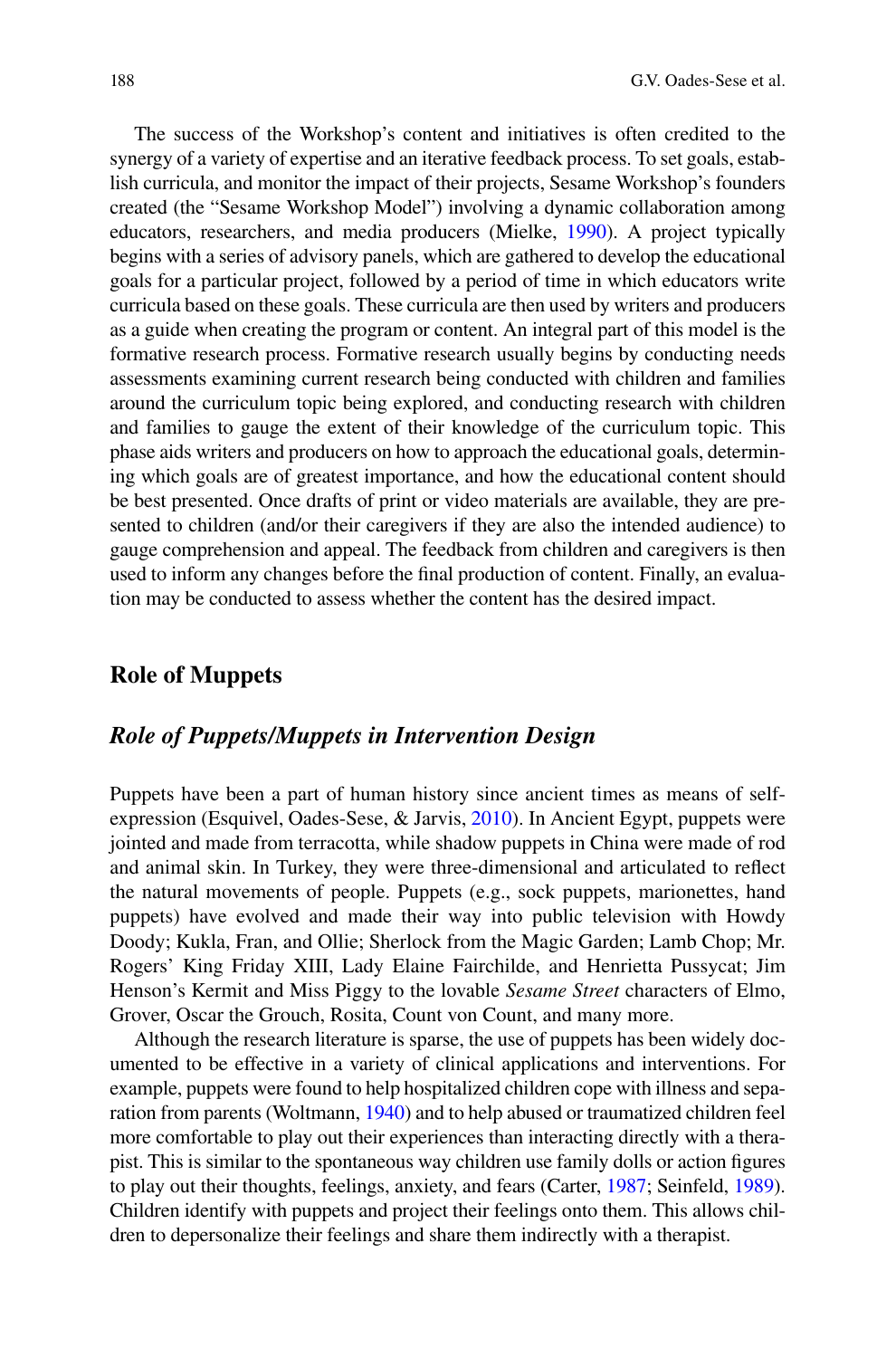Puppets that reflect or represent cultural values and traditions are shown to be more effective for children, especially for children from culturally and linguistically diverse backgrounds. For example, because Native Americans value storytelling and humor, clown-like figures are often found in their folklore. Fables and fairytales across cultures often feature animal characters that teach a lesson or feature positive or negative traits. Therefore, animal puppets are often used during storytelling with children (Herring  $&$  Meggert, [1994](#page-18-0)). In the educational and clinical setting, multicultural puppets can be very effective in teaching children about feelings, emotional literacy, conflict resolution, and prosocial skills (Esquivel et al., [2010](#page-18-0)).

In the field, the first author has found puppets "of color" useful in training teachers how to teach preschool children conflict resolution or problem-solving skills in their classrooms; both teachers and children are often more engaged and motivated to learn. Multicultural puppets are also used to teach children about acceptance and tolerance for differences. The "Kids on the Block" puppet program (Aiello, [1988](#page-17-0)) is an example that teaches nondisabled children to understand and appreciate those who with physical and/or mental challenges. Puppets can also be used to represent a variety of health conditions, disabilities, or situations such as cerebral palsy, mental retardation, learning problems, parental incarceration, and divorce.

 Many evidence-based interventions in early childhood incorporate puppets to build social skills, emotional understanding, interpersonal problem-solving skills, and literacy (Dunlap & Powell,  $2009$ ). Examples of these interventions include Al's Pals (Wingspan, 1999), Incredible Years: Dina Dinosaur Classroom Curriculum (Webster-Stratton, [2002](#page-20-0)), Preschool PATHS (Domitrovich, Greenberg, Kusche, & Cortes, 2004), Second Step (Committee for Children, [1991](#page-18-0)), and Preschool I Can Problem Solve (Shure, [2000](#page-20-0)). Use of puppets in an intervention ensures sustained interest, active engagement, and provides a medium to externalize and objectify feelings and difficult life situations.

#### *Sesame Street Muppets*

*Sesame Street's* Muppets have been delighting children for decades. Muppets have been instrumental in helping Sesame Workshop engage and teach children in different curriculum areas and countries. The Muppets make it possible to introduce sensitive subjects, the one that may be deemed too sensitive to attempt with young children in a video or television show. Their versatility and diversity enable these characters to broach difficult or complex topics, such as divorce or death of a loved one, in age appropriate ways that help preschoolers to cope.

 Initially conceived as a way to help maintain children's attention to the curriculum goals that *Sesame Street* was trying to teach, the Muppets were an ideal tool for engaging children and conveying information. Muppets could consistently remain in character across episodes and also were able to portray more exaggerated and clearer roles than human characters (Lesser, [1974](#page-19-0)). Their physical design, of softer materials such as foam, enables these puppets to be more expressive than traditional puppets. Their eyes and face are constructed in a unique fashion, to form a "magic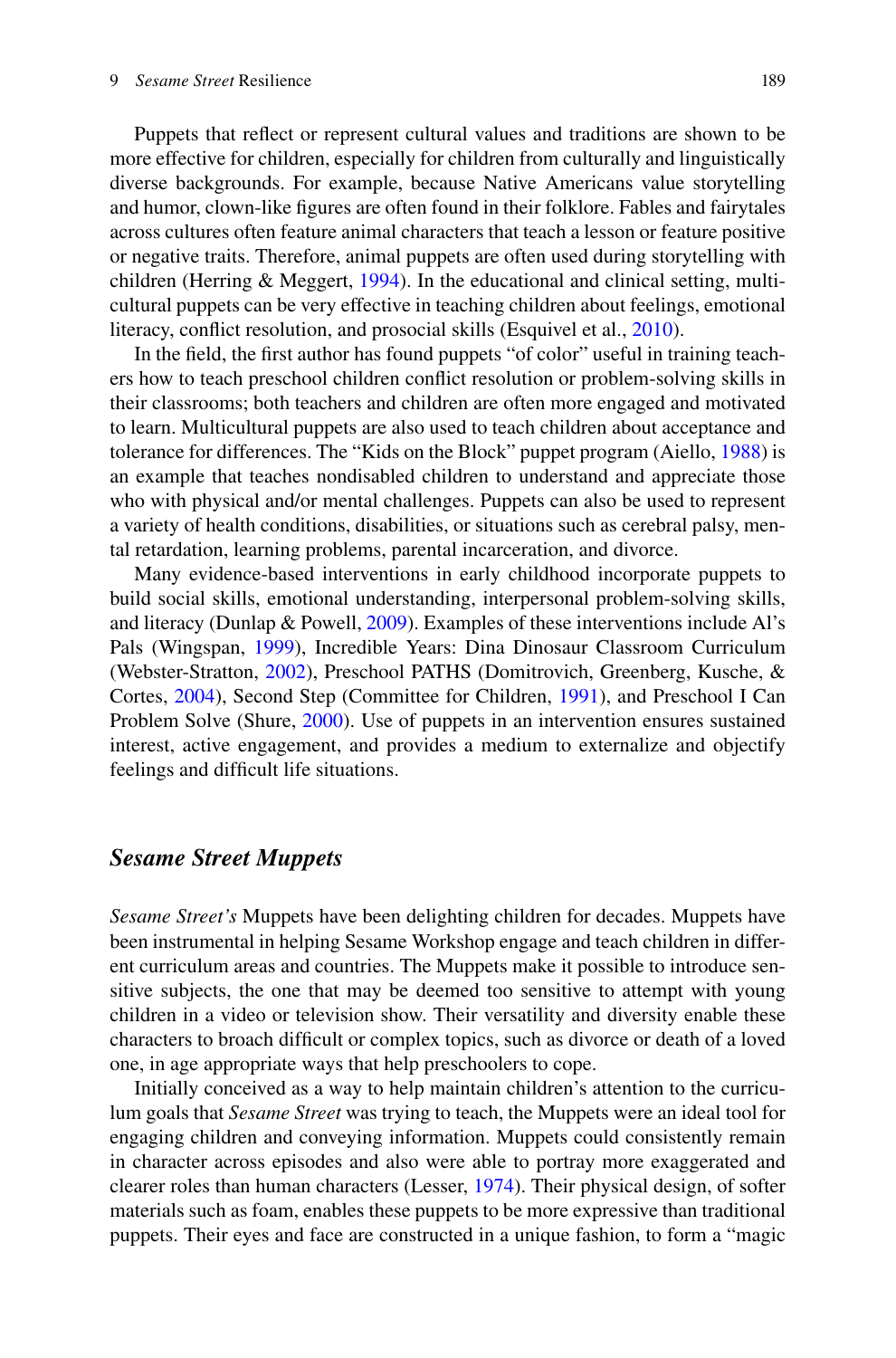triangle," whereby pupil's of the Muppet's eyes focus slightly inwards, creating a triangle with the Muppet's nose. This positioning of the pupils, combined with the curvature of the face makes the Muppet appear to be focusing directly on the camera and the children watching (Gikow, 2009). These unique qualities, as well as their familiarity allow the *Sesame Street* Muppets to speak to children in ways that otherwise might not be possible. Through their endearing personalities and their particular appearance, they have been able to teach children all over the world about tolerance, literacy, health and hygiene, and self-esteem.

## **Multimedia and Technology**

### *Role of Multimedia Technology*

 In general, multimedia and technology approaches to education are well suited to a constructivist perspective on learning (Mayer, Moreno, Boire, & Vagge, 1999). Multimedia and technology approaches do not just repeat the same information in different formats, like Morse code and the alphabet, but rather, the multiple modes of presentation provide unique information that can converge to enable a more comprehensive and a more thoroughly integrated understanding of the content. In the past, technology-based interventions tended to mean using computers—both for the presentation of material and for student-guided learning (Ringstaff  $&$  Kelley, [2002](#page-19-0)). The widespread availability of the Internet starting in the mid 1990s transformed the educational use of computers into a resource that is much more dynamic, interactive, and multipurpose than "stand-alone drill-and-practice" systems (Waxman, Lin, & Michko, [2003](#page-20-0) ). The current ensemble of multimedia devices available for use in the classroom has further expanded the scope and depth of technology-based interventions.

Multimedia environments can be broadly defined as communications involving multiple modes of presentation. In the simplest case, theses modes of presentation can include different modalities as with the combination of visual and verbal formats in a narrated film. More sophisticated multimedia environments, however, are also going to include some degree of interactivity with both the materials and with other people. For example, the turn-taking involved with learning a new song or game or reading a new storybook. From our perspective, what is most important about a multimedia environment is that there are a variety of ways in which different aspects of the content can be presented and the degree to which children are encouraged to actively engage with such content either directly or indirectly with other people.

 Sesame Workshop capitalizes on multimedia and technology through television, DVDs, mobile apps, and Internet resources, but it also utilizes storybooks and activities that involve interactions with other people. Sesame Workshop's use of a multimedia approach is well suited to capitalize on both the cognitive and motivational aspects of learning. Cognitively, using a multimedia approach means that we are able to accommodate many of the individual differences in the learning styles of children, while also reinforcing different aspects of the same basic content across multiple contexts. Motivationally, the inherent appeal of the Muppet characters and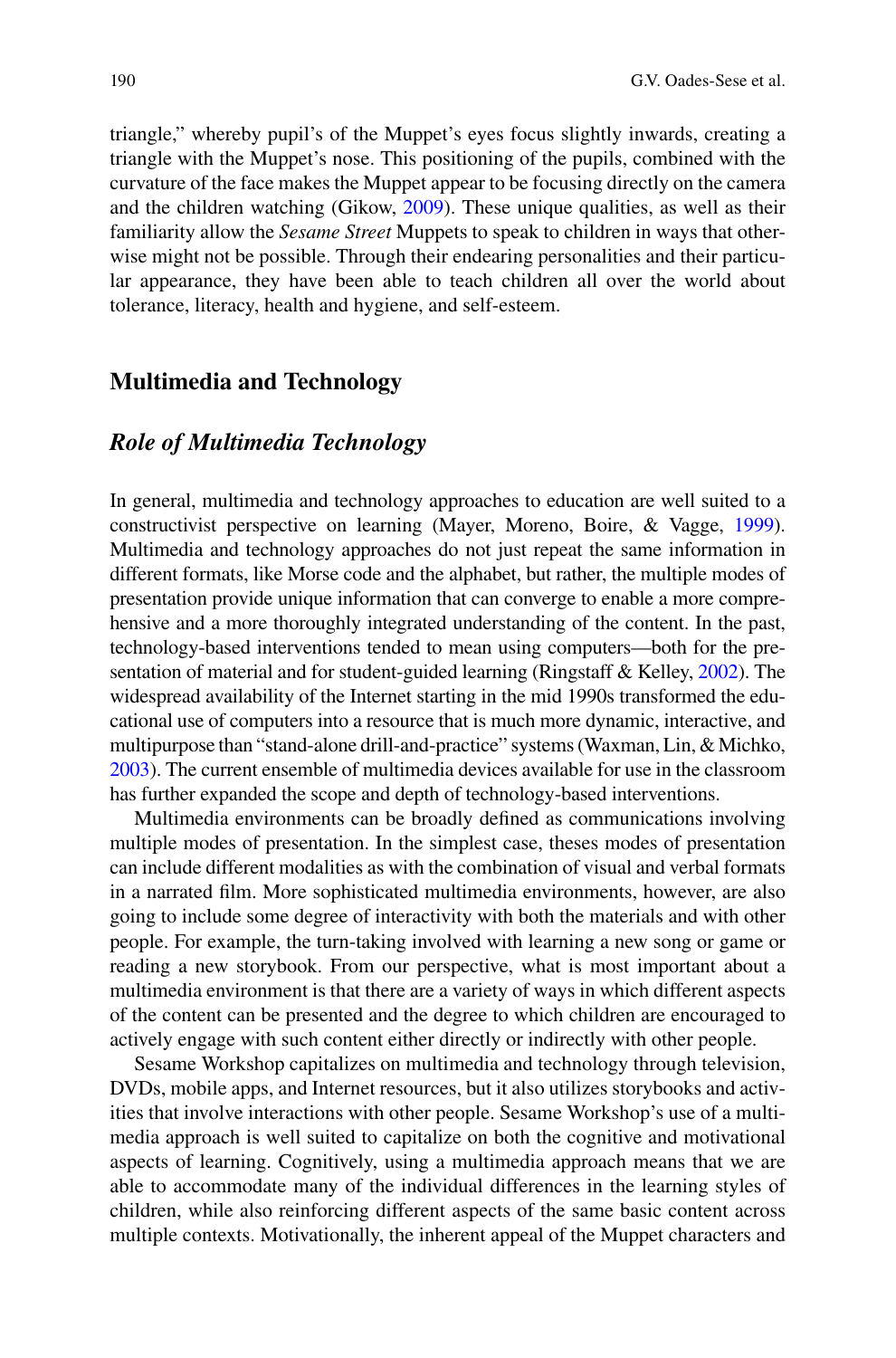the interest children have in using various forms of technology helps them attend to, and engage with, the content of the material being presented. Further, past research has found that less formal presentation styles are better able to promote learning in multimedia environments (Moreno & Mayer, [2007](#page-19-0))—a feature that is exemplified by the friendly and conversational presentation style of the Muppet characters.

## *Effectiveness of Technology-Based Interventions*

 Evaluating the effectiveness of technology-based interventions in the classroom is difficult given the large variability in both the purposes of the interventions and the multiple varieties of implementations (Cook, Garside, Levinson, Dupras, & Montori, [2010](#page-18-0)). While not all technology-based interventions are effective at showing gains relative to control groups, there does not seem to be any negative effects from such research. This is important because optimizing interventions requires determining what *does not* work as much as it involves figuring out what *does* work. Further, there does not seem to be any "silver bullet" intervention principles or techniques that will apply across all contexts and for all purposes. Thus, research that has ruled out intervention principles and techniques in one area may be safely studied in another area without negatively impacting children's education.

 The effect of multimedia-enhanced educational instruction on the vocabulary growth of young children has been mixed for both native English speakers and for English Language Learners (Silverman & Hines, [2009 \)](#page-20-0). What does seem to be clear is that viewing education television in the classroom without additional elaboration or reinforcement does not provide gains in vocabulary growth for either native English speakers or for Spanish–English bilinguals (Linebarger, Kosanic, Greenwood, & Doku,  $2004$ ; Uchikoshi,  $2006$ ). Therefore, the use of multimedia in the classroom in conjunction with teacher interaction, guidance, and feedback are essential in order to realize the promise of multimedia learning environments.

 We are currently assessing whether the Little Children, Big Challenges DVDs, mobile apps, and Internet resources are being utilized by parents and teachers and whether these multimedia resources are effective in building close parent–child relationships, emotional knowledge and understanding, emotional literacy, and problem-solving skills. We are also evaluating whether these resources help children and their families better prepare for future challenges.

# **Resilience-Based Intervention**

#### *Theory of Change*

 The Theory of Change plays an important role in intervention development and provides a visual representation of the pathway to change. It provides a roadmap to achieve the goal(s) of the intervention and charts out destinations of progress.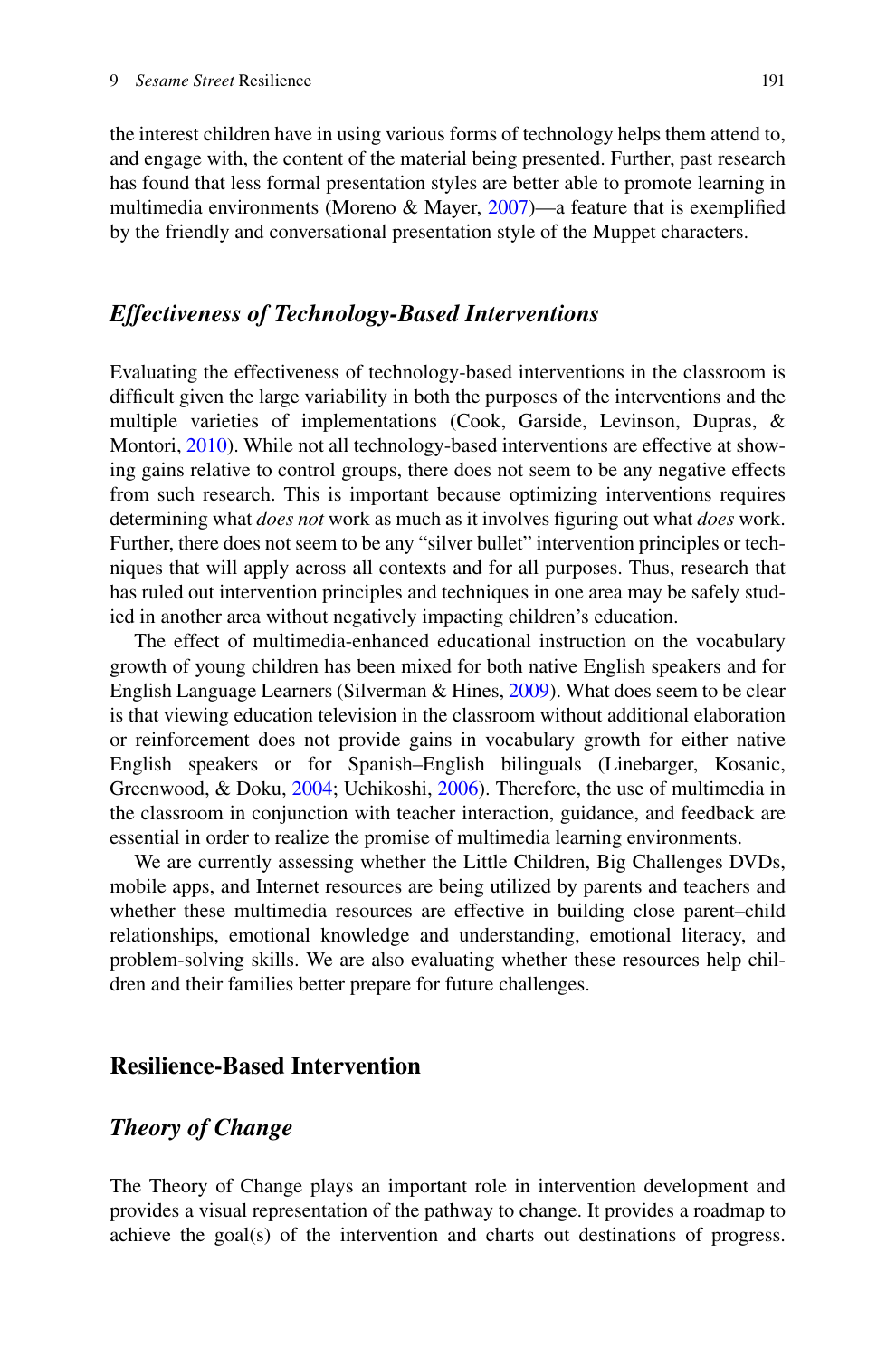

 **Fig. 9.1** Theory of change for the Sesame Workshop's childhood resilience initiative

The Theory of Change visual diagram (see Fig. 9.1) depicts the Childhood Resilience Initiative strategies and intended results. Partnerships with researchers, experts, community organizations, educators, and service providers are key ingredients to developing and disseminating the intervention. The short-term goals of the initiative are to (a) empower adults who are significant in children's lives (i.e., parents, caregivers, educators) by increasing their awareness and knowledge about the protective factors that underlie resilience, (b) provide these adults and the community with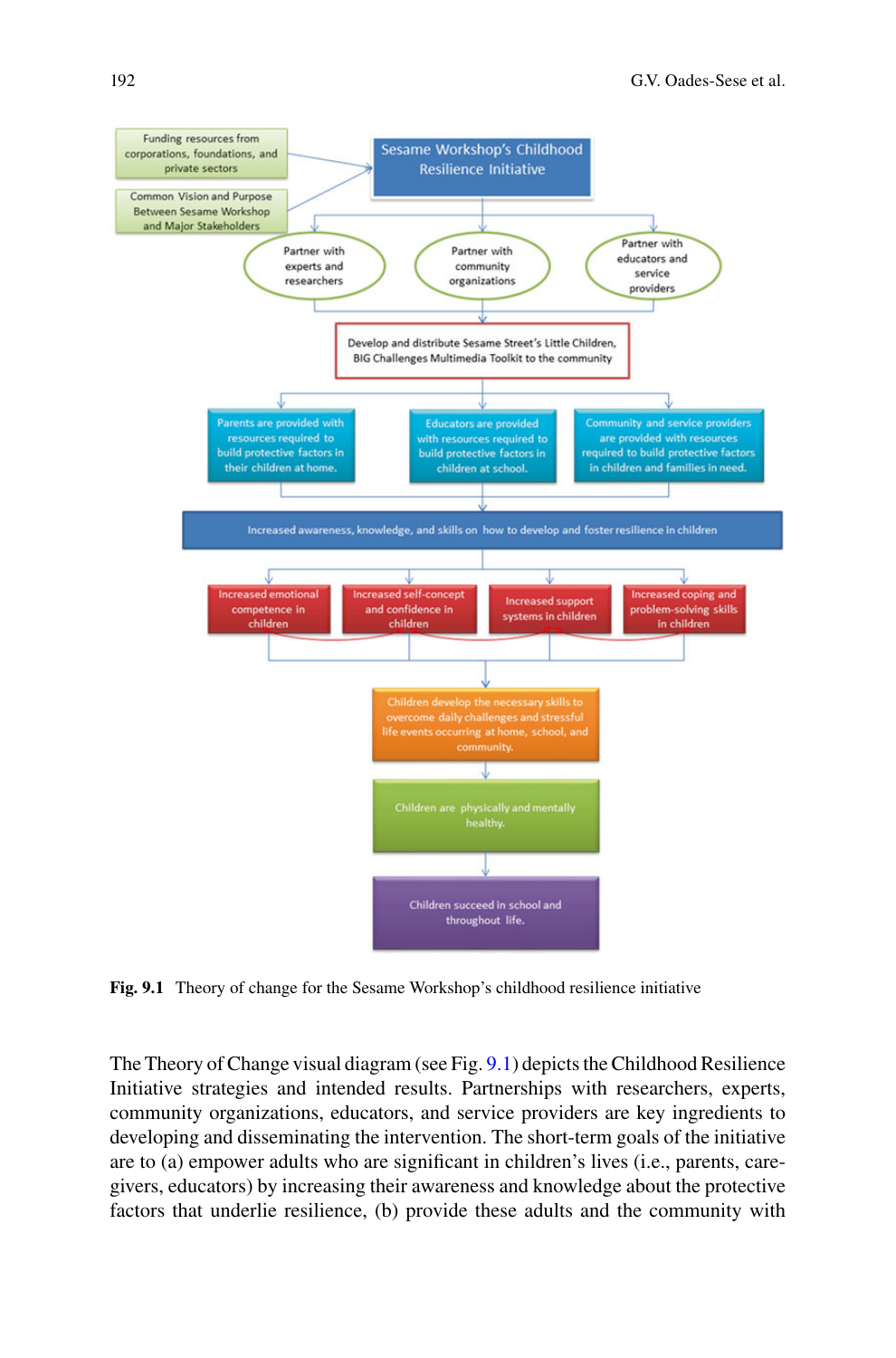free and accessible resources to develop the skills for "how" to promote resilience in multiple contexts, and, (c) improve the attitudes, behaviors, and skills that are necessary for children to overcome challenging situations. Successful achievement of these short-term goals should lead to the long-term goal of building strong, healthy, and successful children.

The assumptions that underlie the initiative's Theory of Change influence the road-map's design. These assumptions are as follows:

- Research is a valuable source of information that contributes to the design and development of an intervention.
- Expertise and leaders, at multiple levels in the community, help define and identify important protective factors that underlie resilience in young children.
- Multimedia and technology are able to engage learners with different learning styles, abilities, and cultural backgrounds.
- By providing the necessary tools to primary caregivers, they are more likely to be successful in building healthy and resilient children.
- Well-designed program evaluation increases learning and development for future projects and influences the effectiveness of the funders' investments.

## *Little Children, Big Challenges Multimedia Toolkits*

 There are three multimedia toolkits that were developed by Sesame Workshop as part of the *Little Children, Big Challenges* initiative. While two of them are focused on the specifi c life challenges of divorce (Little Children, Big Challenges: Divorce) and incarceration (Little Children, Big Challenges: Incarceration), the third multimedia toolkit (Little Children, Big Challenges: General Resilience) is focused on building general resilience for dealing with life's more day-to-day challenges at home and school. The divorce and incarceration toolkits were designed to be used by parents at home and the general resilience toolkit was designed to be used by preschool teachers in the classroom and by parents at home. Based on the recommendations of the initiative's advisory board, four protective factors were emphasized in the toolkits: circle of care (attachment), sense of self, emotional understanding and knowledge, and problem-solving skills. These protective factors underlie social–emotional and academic resilience in young children.

 The core of the two parent multimedia toolkits is a *Sesame Street* DVD, parent guidebook, and children's storybook. The *Sesame Street* DVD features a Muppet story and live-action films with real families sharing their experiences around some of life's challenging situations (e.g., divorce, incarceration of a parent). The Muppet story uses the familiar characters from *Sesame Street* to introduce young children to the type of challenging situation that is the focus of that particular toolkit. The primary purpose of the Muppet story is to help children understand what it means for their parents to be in the situation that they are in and that it is alright to have this difference from other families. In this way, the classic Muppet methodology is used to both explain the meaning of the challenging situation (i.e., divorce, incarceration)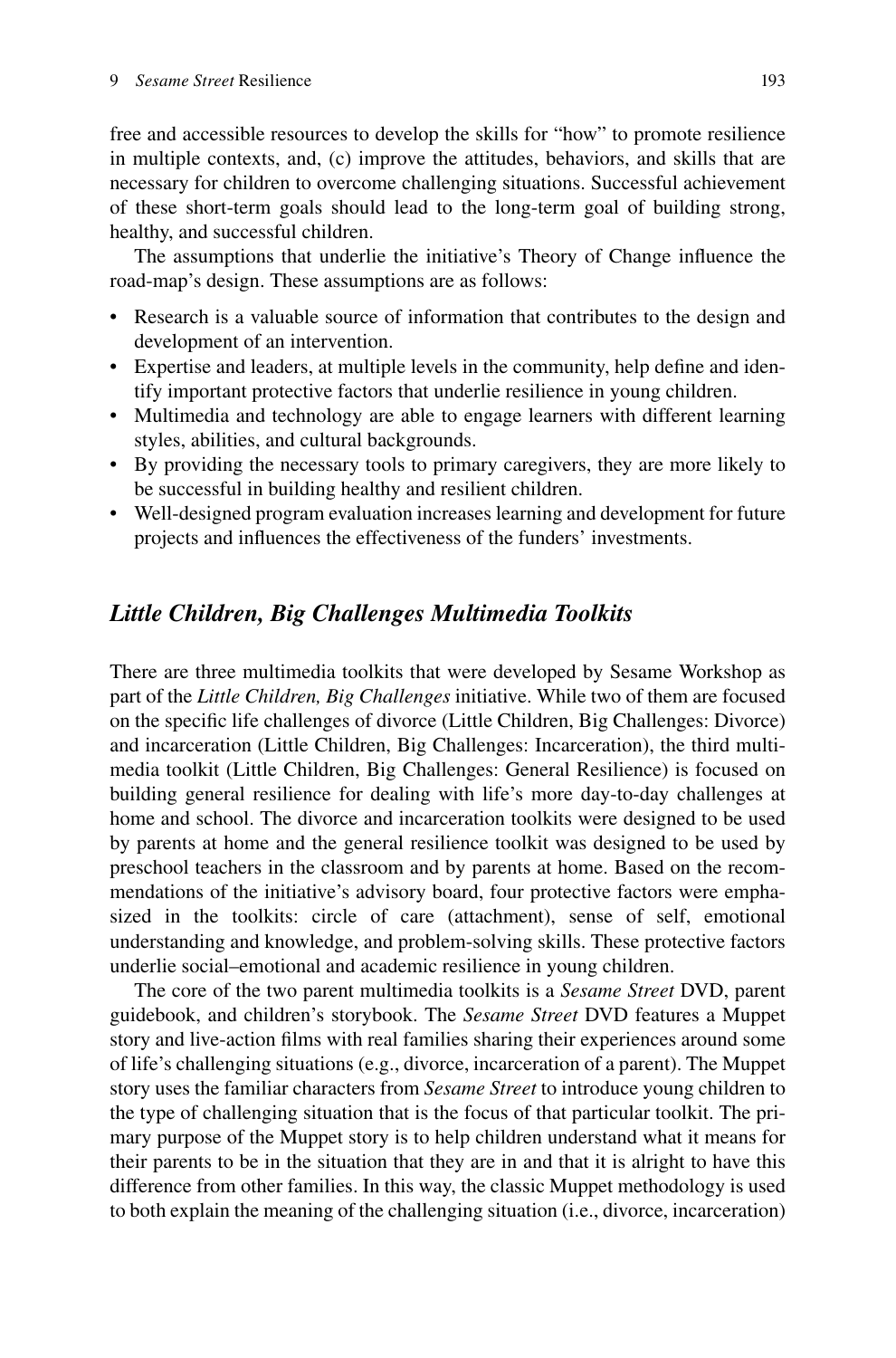and to render any stigma about that type of situation inert. The parent guidebook has a number of tips and activities about how parents can engage with their children on the difficult topic that they are dealing with. For example, the parent guide addresses how to explain "divorce" or "incarceration" in developmentally appropriate ways. The storybooks include characters who are going through the same challenging situation as the child and provide parents with a natural setting to talk about their own situation as they read and reread the storybook with their children. For example, the storybook of the divorce/separation toolkit, *Two-Hug Day* , depicts Niko's experiences of going back and forth between the homes of his divorced parents.

 The general resilience classroom toolkit is for use by preschool teachers in the classroom and includes a *Sesame Street* DVD featuring Muppet stories about dayto- day challenges that young children might face at school (e.g., saying goodbye at morning drop off, making new friends). The Muppet stories try to help children understand that these situations are a regular part of life and that they can learn strategies to help them gain some agency in the situation and resolve their discomfort. The general resilience toolkit also includes an education curriculum with 12 weeks of lessons and activities. The focus of the curriculum is on teaching children about different emotions beyond the basic ones (i.e., happy, sad, mad) and how to correctly identify and resolve interpersonal conflict situations. Children are taught to expand their emotion vocabulary to include words such as thrilled, ecstatic, disappointed, frustrated, furious, and miserable; and to use the steps of *Breathe, Think, and Do* to solve problems. There is also a parent version of this toolkit.

 The different toolkits also make use of other multimedia materials that can be accessed through the Internet and specially designed mobile apps. Additional tips for parents and activities for children can be downloaded from the Internet. Webinars and online discussion sessions geared towards families and service providers are also available. Finally, Facebook pages have been created to help parents build a community of people who are all dealing with some of the same types of challenging issues. In sum, Little Children, Big Challenges includes multiple resources for helping children build resilience. The combination of both parent and teacher toolkits capitalizes on efforts aimed at a more holistic and comprehensive approach towards intervention research. These toolkits are made available free to parents, educators, and the community at [www.sesamestreet.org.](http://www.sesamestreet.org/) These toolkits can be used as a supplement to any social–emotional curriculum at school or used individually by parents with their children at home.

#### **The Role of Research, Accountability, and Impact Evaluation**

 Research and outcome evaluations are important in determining the effect of an intervention. Findings from research can help make decisions about the future of interventions as well as serve as an accountability measure to determine if the funders' investments have been translated to effective social and educational interventions (Owen, [2007](#page-19-0)). Currently, we are conducting three research studies to determine the effectiveness of the *Little Children, Big Challenges* multimedia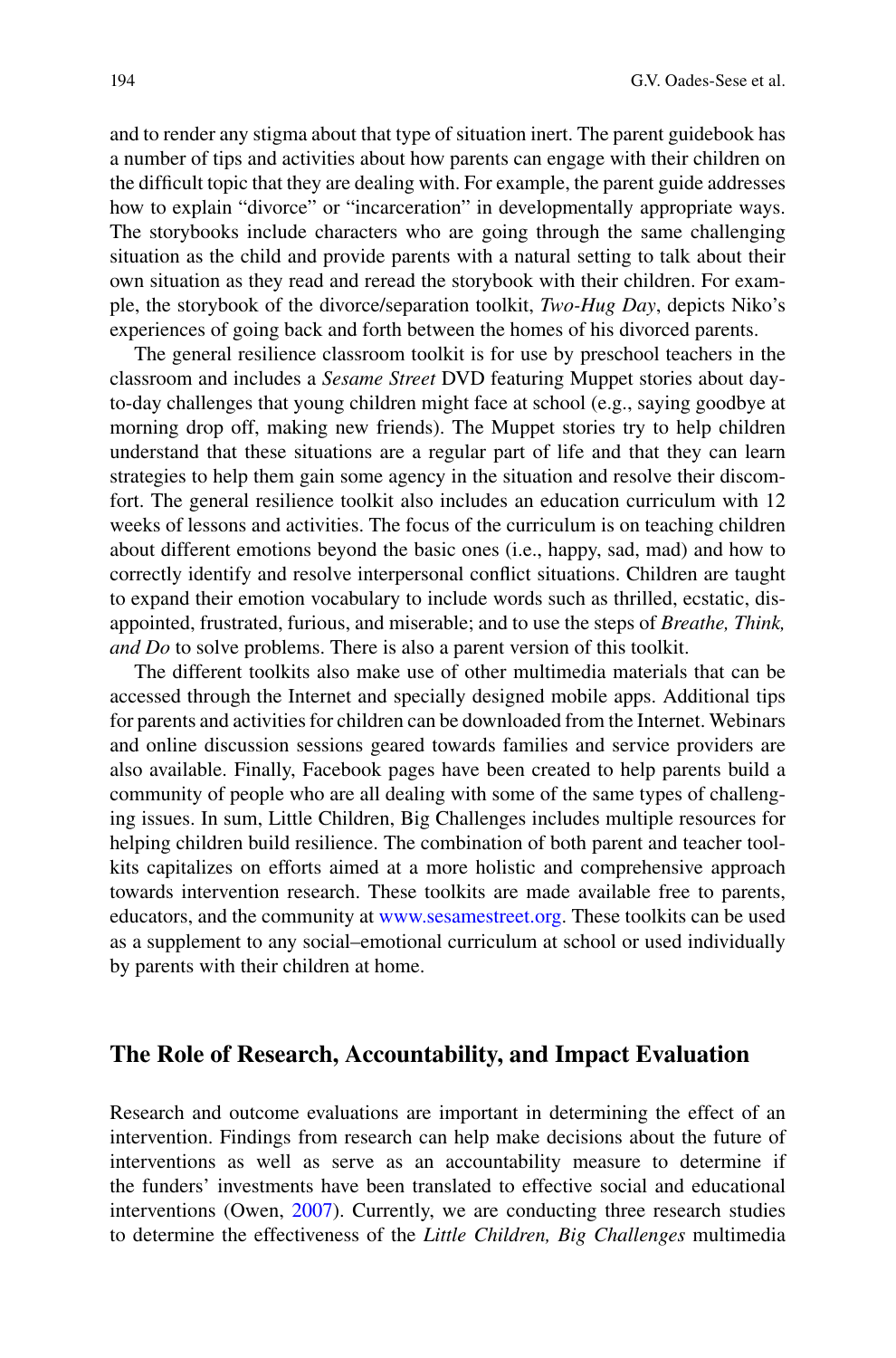

 **Fig. 9.2** *Sesame Street's* Little Children, Big Challenges: Divorce Toolkit

toolkits in building resilience in young children and their families. These studies include two parent intervention studies (i.e., *Sesame Street* Resilience Project: Divorce and Separation and *Sesame Street* Resilience Project: Families Dealing with an Incarcerated Parent) and a school-based intervention study (*Sesame Street* Resilience Project: General Resilience Classroom Study). The following paragraphs provide an overview of these studies.

# *Building Resilience in Families Dealing with Divorce or Separation*

 The purpose of the *Sesame Street* Resilience Project: Divorce and Separation is to determine the effectiveness of *Sesame Street*'s multimedia toolkit, *Little Children, Big Challenges: Divorce* (see Fig. 9.2). The toolkit is designed to proactively help children build resilience factors during the challenging situation of divorce/separation. The aims of the toolkit are to: (a) provide children (ages 2–8) with the tools and language necessary to help them cope with and understand divorce at an ageappropriate level, (b) aid families in communicating and expressing feelings concerning the divorce, (c) teach children a feelings vocabulary, (d) provide parent tips such as managing strong emotions, dealing with blended families, and reducing stress, and (e) reassure children that they will be cared for, and that—together with their family—they can learn ways to adjust to their new life.

 The *Little Children, Big Challenges: Divorce* toolkit fosters three key protective factors that include attachment relationships (circle of care), emotional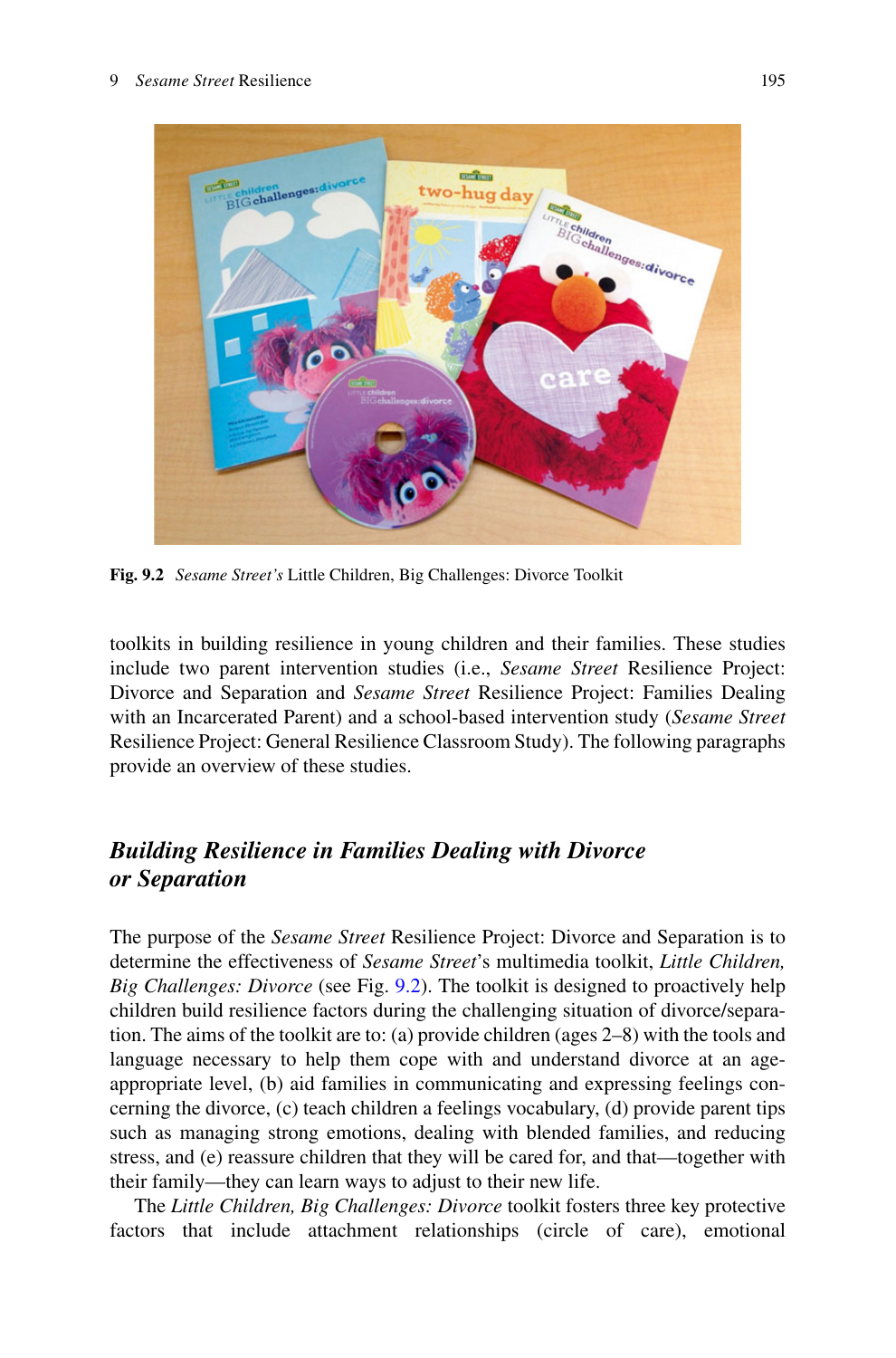understanding, and sense of self. These factors have been identified in the research literature and highlighted by Sesame Workshop because they summarize the main skills that are crucial in young children's development of resilience. These resilience factors are defined as follows:

- *Circle of care* is a network of secure attachment relationships that are crucial to children's emotional growth which include parents, teachers, relatives, and other trusted adults.
- *Emotional understanding* involves young children's ability to verbally label and express emotions via a feelings vocabulary, and to learn how to regulate and cope with emotions. In turn, these skills contribute to the development of empathy.
- *Sense of self* concerns young children's self-awareness of what they can and cannot do (abilities), their likes and dislikes, and personal characteristics. Children are able to develop self-confidence as they learn to value their unique qualities, to feel pride in their achievements, and to take on new challenges.

 Participants in this 6-week study include 150 divorced or separated (civilian and military) parents and their children from diverse socioeconomic and ethnic backgrounds from New Jersey. Participants were recruited from over 70 preschools and Head Start centers and community organizations and randomly assigned to either the intervention or control group. The pre- and posttest study assesses parent satisfaction with and attitudes towards the toolkit, as well as their perceptions of the toolkit's impact on their child's developmental outcomes. We expect to find that the toolkit was effective in fostering parent–child relationships, communications about feelings surrounding the divorce or separation, and improved child behaviors.

## *Building Resilience in Families with an Incarcerated Parent*

 The purpose of the *Sesame Street* Resilience Project: Families Dealing with an Incarcerated Parent is to determine the effectiveness of *Sesame Street*'s multimedia toolkit (English and Spanish versions)— *Little Children, Big Challenges: Incarceration* (see Fig. 9.3). The toolkit is designed to proactively help caregivers and children build resilience during the incarceration of a parent. The aims of the toolkit are to: (a) provide children (ages 6–8) with the tools and language necessary to help them cope with and understand incarceration at an age-appropriate level, (b) aid families in communicating and expressing feelings concerning the incarceration, (c) teach children a feelings vocabulary, (d) provide a parent or caregiver tips that are helpful regarding the incarceration, and (e) reassure children that they will be cared for, and that—together with their family—they can learn ways to adjust to their new life. Similar to the divorce and separation toolkit, the toolkit fosters three key protective factors that include attachment relationships (circle of care), emotional understanding, and sense of self.

 Participants in this 6-week study include 100 parents or caregivers with young children who have an incarcerated parent from diverse socioeconomic and ethnic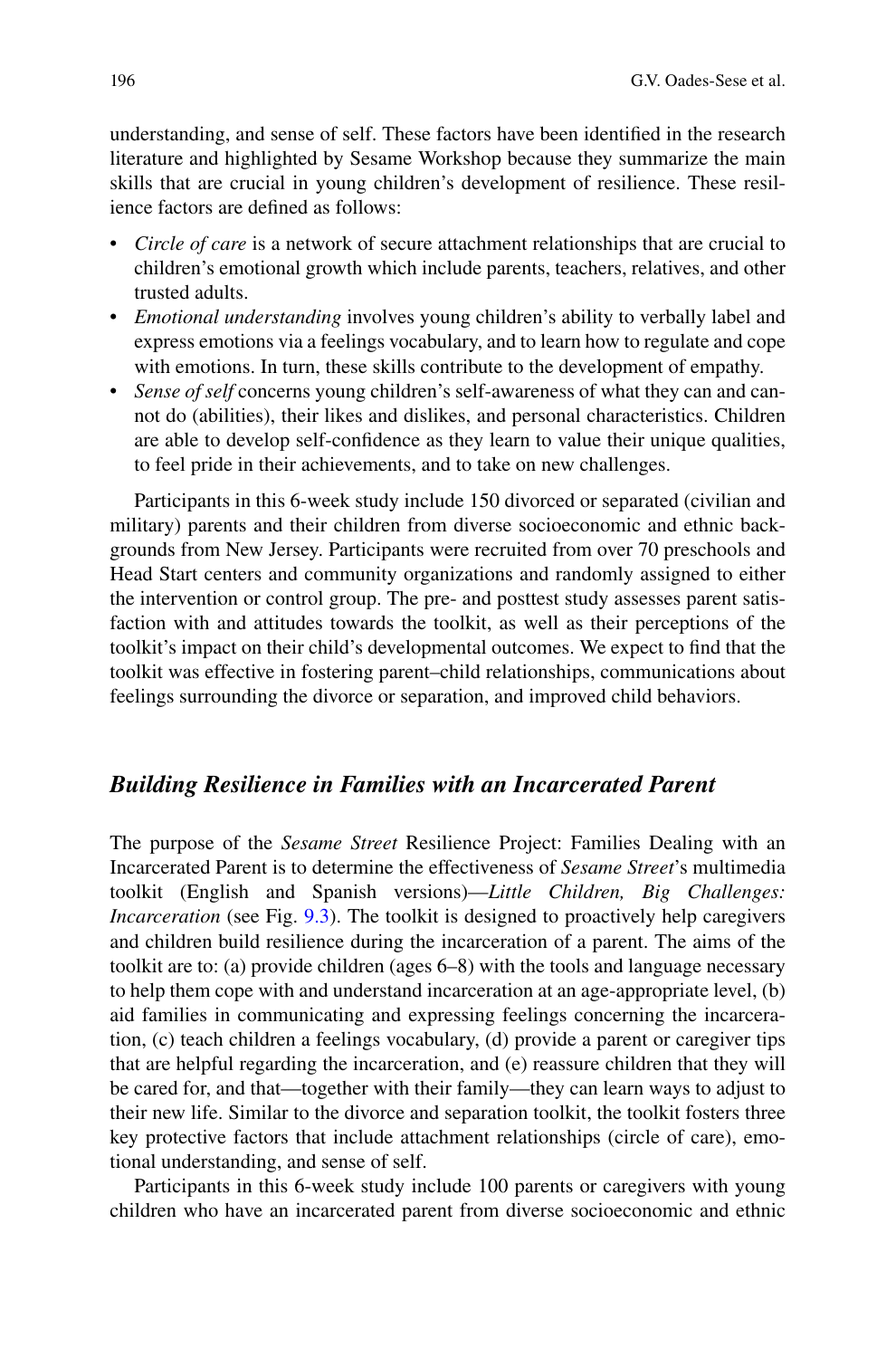<span id="page-16-0"></span>

 **Fig. 9.3** Sesame Street's Little Children, Big Challenges: Incarceration Toolkit

backgrounds from New Jersey. Participants were recruited from over 70 preschools and Head Start centers, community organizations, and state prisons. Participants were randomly assigned to either the intervention or control group. The pre- and posttest study assesses parent satisfaction with and attitudes towards the toolkit, as well as their perceptions of the impact of the toolkit on their child's developmental outcomes. We expect to find that the toolkit was effective in educating parents and caregivers on how to cope with this stressful life situation, building parent- or caregiver–child relationships, communicating about feelings surrounding the incarceration of a parent, and improving child behaviors.

# *Building Resilience in Schools*

 The purpose of the *Sesame Street* Resilience Project: General Resilience Classroom Study is to determine the effectiveness of the multimedia toolkit, *Little Children, Big Challenges: General Resilience.* The aims of the toolkit are to: (a) provide teachers with the resources that they need to help children cope with and understand challenging situations at an age-appropriate level, (b) help children to communicate and express their feelings around challenging issues, (c) help children learn a feelings vocabulary, (d) foster the development of children's emotional competence in terms of their emotional understanding, emotional management and regulation, and interpersonal problem-solving skills. The *Little Children, Big Challenges: General Resilience* toolkit fosters four key protective factors that include circle of care, emotional understanding, sense of self, and problem-solving skills.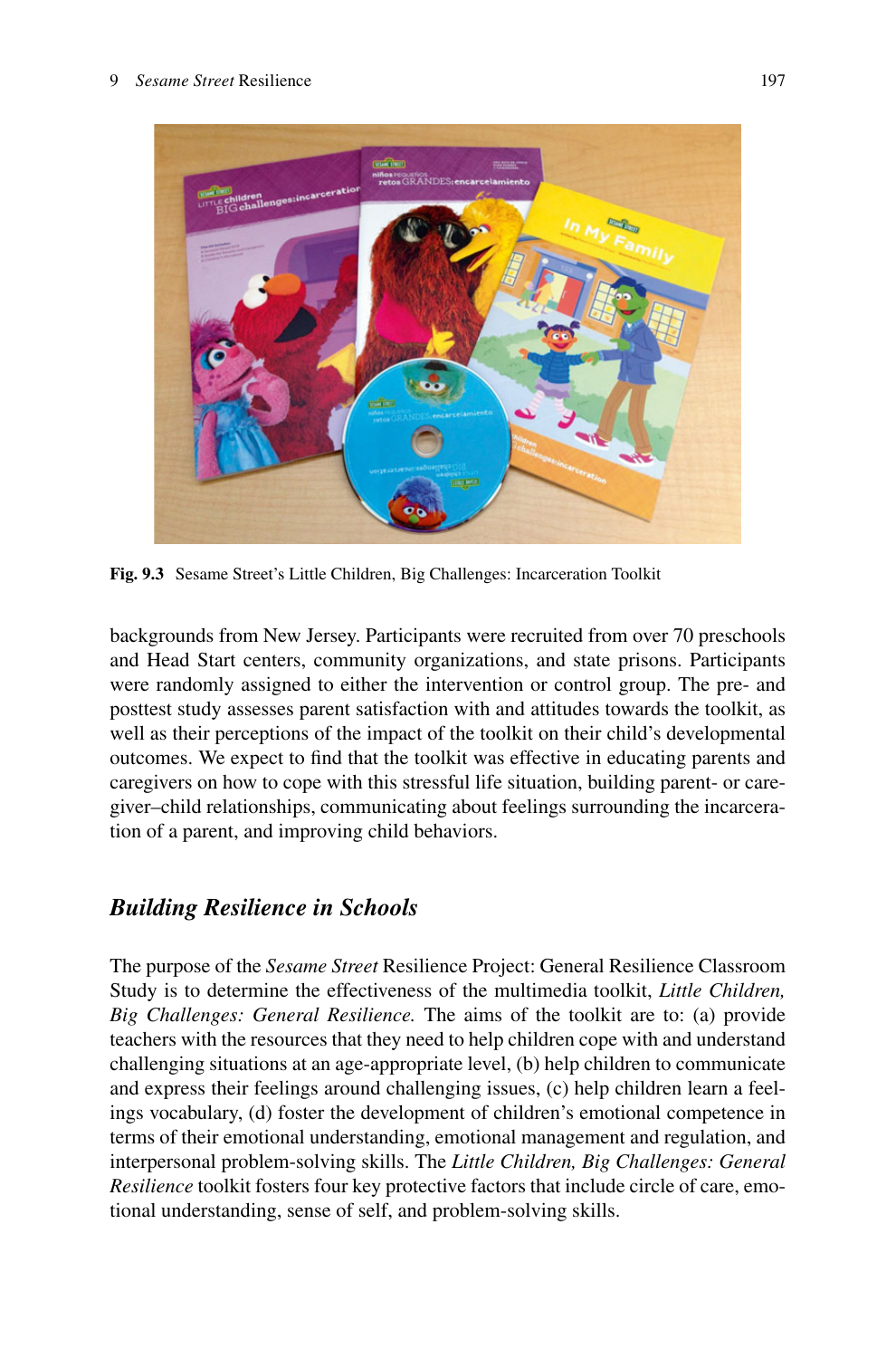<span id="page-17-0"></span> Participants in this study include 700 children (ages 3–5), 700 parents, and 140 teachers from Head Start centers, state preschools, and military child development centers in San Diego, California. Participants are from diverse socioeconomic and ethnic backgrounds. Approximately, 50 schools were randomly assigned to either the intervention or control group. Teachers will be provided with a one-day training workshop to demonstrate how to implement the toolkit in the classroom as well as how to integrate the 10–15 min *Sesame Street* activities into their curriculum. The toolkit will be implemented daily for 12 weeks in 140 classrooms and two classroom fidelity checks will be conducted by trained research assistants. Pre- and postintervention data will be collected through direct assessment of randomly selected children in each classroom as well as parent data to determine if skills acquired in the classroom generalize to the home. Teachers' perceptions of children's social– emotional development as well as their attitudes, behaviors, and satisfaction regarding the toolkit will be evaluated. We expect to find that the *Little Children*, Big *Challenges: General Resilience* toolkit was effective in building children's emotional knowledge and understanding, emotional literacy, problem-solving skills, and social competence.

## *Conclusion*

 In closing, the overarching message that children and families learn from *Little Children, Big Challenges* is effectively communicated by Big Bird, Cookie Monster, and Elmo through a song created for the initiative called the "What We Are Anthem." The Youtube link is <http://www.youtube.com/watch?v=FDWFT3VzOhw>. Here is an excerpt of the anthem:

 And nothing's gonna bring us down. Never giving up. Gotta go. Because we know we'll keep getting stronger. And what we are is helpful! And what we are is brave! What we are is thoughtful! What we are is special! What we are is confident! There is nothing we cannot achieve because this is what we believe in…Because we know we'll keep getting stronger.

## **References**

 Aiello, B. (1988). The kids on the block and attitude change: A 10-year perspective. In H. Yuker (Ed.), *Attitudes toward persons with disabilities* (pp. 223–229). New York: Springer.

 Alessandri, S. M., & Lewis, M. (1996). Differences in pride and shame in maltreated and nonmaltreated preschoolers. *Child Development, 67* , 1857–1869.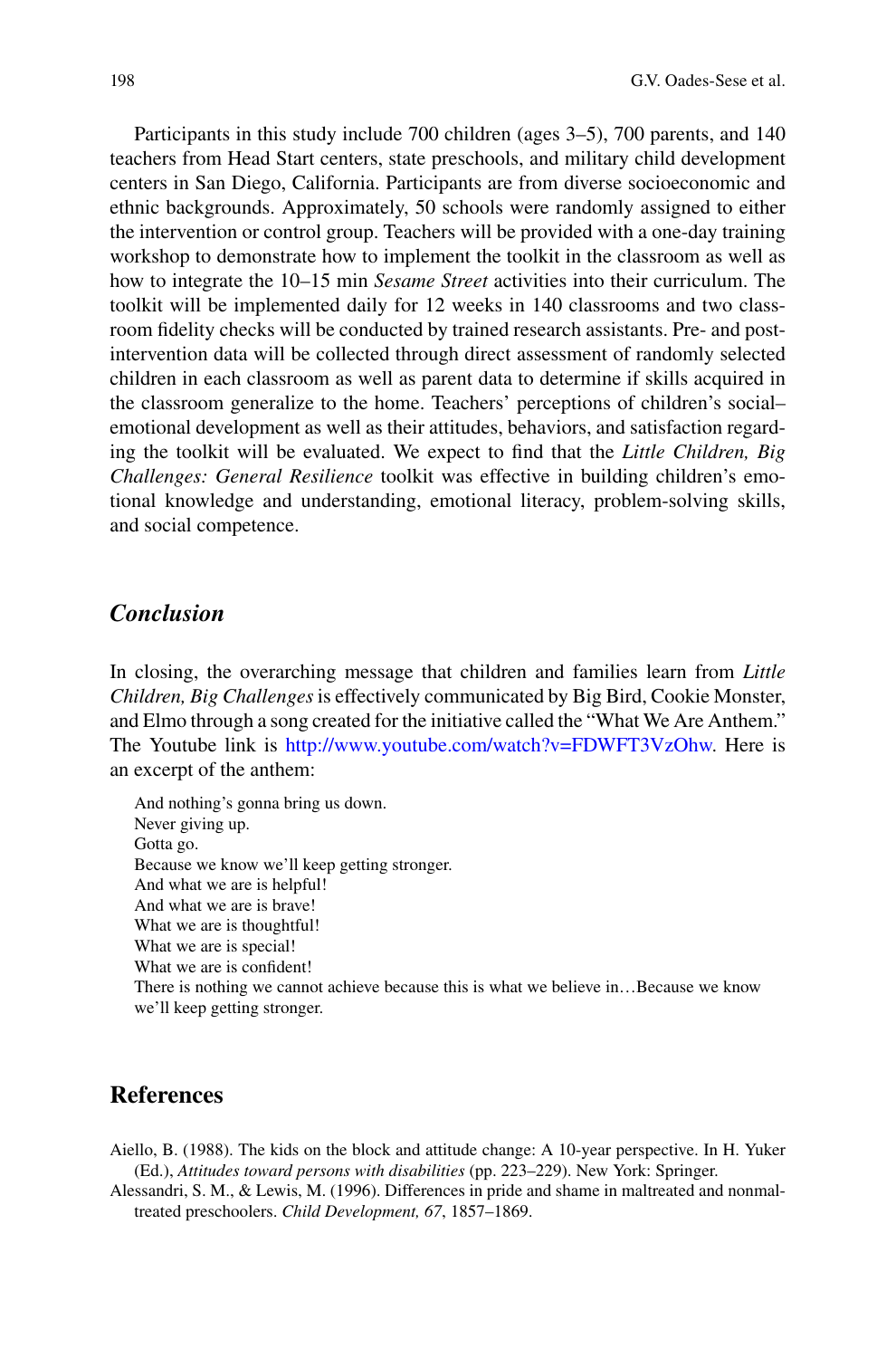- <span id="page-18-0"></span> Allen, J. W. P., & Bickhard, M. H. (2011). Emergent constructivism. *Child Development Perspectives, 5* , 164–165.
- Allen, J. W. P., & Bickhard, M. H. (2013). Stepping off the pendulum: Why only an action-based approach can transcend the nativist-empiricist debate. *Cognitive Development, 28* , 96–133.
- Anderson, D. R., Huston, A. C., Schmitt, K. L., Linebarger, D. L., & Wright, J. C. (2001). Early childhood television viewing and adolescent behavior. *Monographs of the Society for Research in Child Development, 66* , 1–143.
- Bickhard, M. H. (2007). Learning is scaffolded construction. In D. W. Kritt & L. T. Winegar (Eds.), *Education and technology* (pp. 73–88). New York: Rowman & Littlefield.
- Bronfenbrenner, U. (2005). *Making human beings human: Bioecological perspectives on human development* . Thousand Oaks, CA: Sage.
- Bronfenbrenner, U., & Morris, P. A. (2006). The bioecological model of human development. In W. Damon & R. M. Lerner (Eds.), *Handbook of child psychology, Vol. 1: Theoretical models of human development* (6th ed., pp. 793–828). New York: Wiley.
- Brooks, R., & Goldstein, S. (2001). *Raising resilient children: Fostering strength, hope, and optimism in your child*. Lincolnwood, IL: Contemporary Books.
- Carter, S. R. (1987). Use of puppets to treat traumatic grief: A case study. *Elementary School Guidance and Counseling, 21* (3), 210–215.
- Center on Social Emotional Intervention for Young Children, & Eccles, J. (1997). School and family effect on the ontogeny of children's interests, self perception, and activity choices. In J. Jacobs (Ed.), *Nebraska symposium on motivation* (Vol. 40, pp. 145–208). Lincoln, NE: University of Nebraska Press.
- Clore, G. L., & Huntsinger, J. R. (2007). How emotions inform judgment and regulate thought. *Trends in Cognitive Science, 11* , 393–399.
- Committee for Children. (1991). *Second step: A violence prevention curriculum. Preschoolkindergarten* . Seattle, WA: Author.
- Cook, D. A., Garside, S., Levinson, A. J., Dupras, D. M., & Montori, V. M. (2010). What do we mean by web-based learning? A systematic review of the variability of interventions. *Medical Education, 44* , 765–774.
- Domitrovich, C., Greenberg, M., Kusche, C., & Cortes, R. (2004). *PATHS preschool program* . South Deerfield, MA: Channing Bete Company.
- Dunlap, G., & Powell, D. (2009). Promoting social behavior of young children in group settings: A summary of research. *Roadmap to effective intervention practices #3.* Tampa, FL: University of South Florida, Technical Assistance Center on Social Emotional Intervention for Young Children.
- Eiesnberg, N., Guthrie, I. K., Fabes, R. A., Reiser, M., Murphy, B., Holgren, R., et al. (1997). The relations of regulation and emotionality to resiliency and competent social functioning in elementary school children. *Child Development, 68* , 295–311.
- Epstein, J. L., & Sanders, M. G. (2000). Connecting home, school, and community: New directions for social research. In M. Hallinan (Ed.), *Handbook of sociology and education* (pp. 285–306). New York: Plenum.
- Esquivel, G. B., Oades-Sese, G. V., & Jarvis, M. L. (2010). *Culturally sensitive narrative interventions for immigrant children and adolescents* . New York: University Press of America.
- Ford, D. (1994). Nurturing resilience in gifted Black youth. *Roeper Review, 17* , 80–85.
- Garcia Coll, C., Lamberty, G., Jenkins, R., McAdoo, H., Crnic, K., Wasik, B., et al. (1996). An integrative model for the study of developmental competencies in minority children. *Child Development, 67* , 1891–1914.
- Gikow, L. A. (2009). *Sesame Street: A celebration of forty years of life on the street* . New York: Black Dog & Leventhal.
- Greenberg, M. T. (2006). Promoting resilience in children and youth. *Annals of the New York Academy of Sciences, 1094* , 139–150.
- Herring, R. D., & Meggert, S. S. (1994). The use of humor as a counselor strategy with Native American Indian children. *Elementary School Guidance and Counseling, 29* (1), 67–76.
- Kaufman, G. (1992). *Shame: The power of caring* (3rd ed.). New York: Schenkman Books.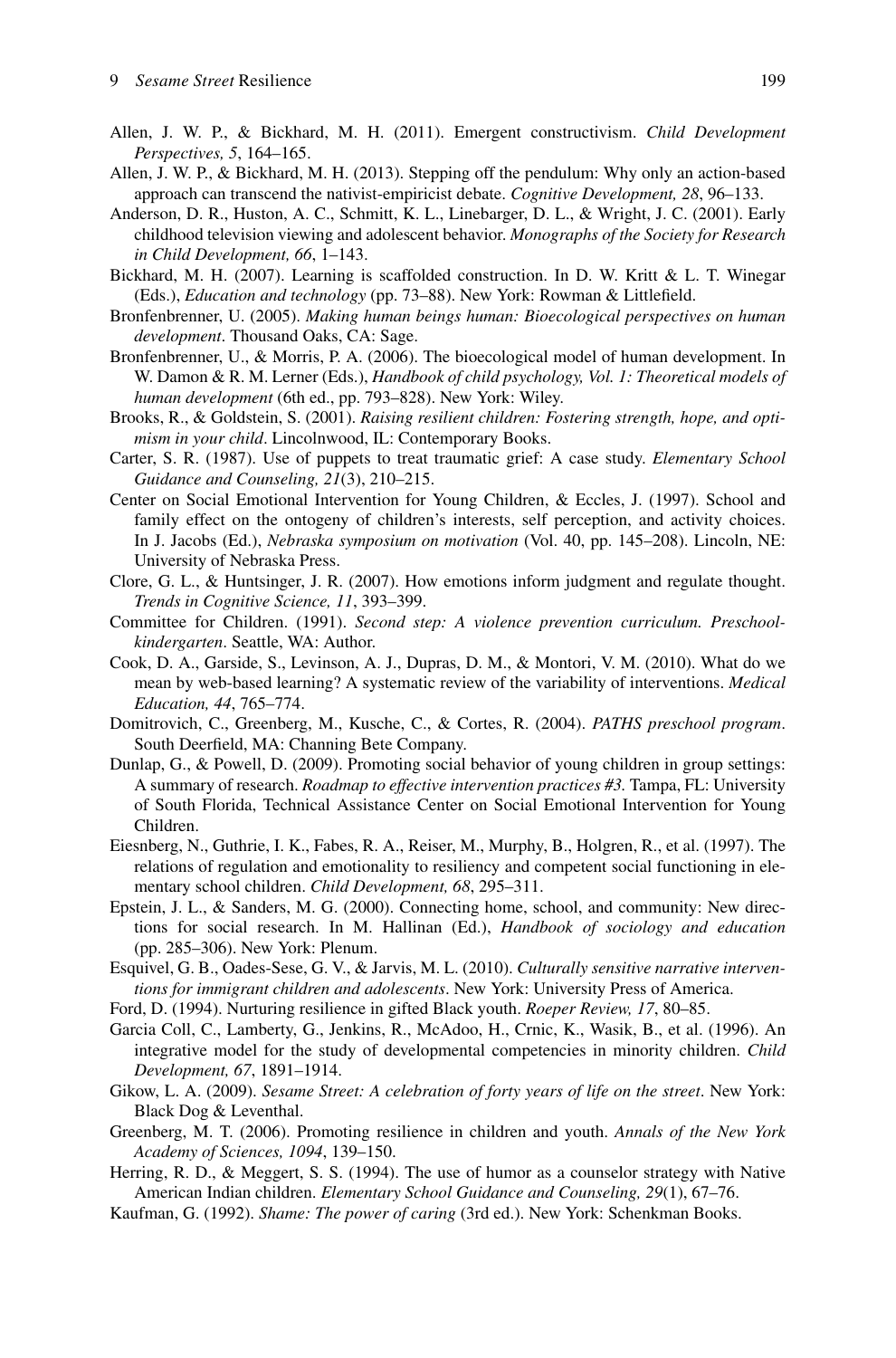- <span id="page-19-0"></span> Lesser, G. S. (1974). *Children and television: Lessons from Sesame Street* . New York: Random House.
- Lewis, M. (1992). The self in self-conscious emotions. A commentary. In D. Stipek, S. Recchia, & S. McClintic (Eds.), Self-evaluation in young children. *Monographs of the Society for Research in Child Development* , *57* , (1, Serial No. 226, pp. 85–95).
- Linebarger, D. L., Kosanic, A. Z., Greenwood, C. R., & Doku, N. S. (2004). Effects of viewing the television program *Between the Lions* on the emergent literacy of skills of young children. *Journal of Educational Psychology, 96* , 297–308.
- Masten, A. (1994). Resilience in individual development: Successful adaptation despite risk and adversity. In M. Wang & E. Gordon (Eds.), *Risk and resilience in inner city America: Challenges and prospects* (pp. 3–25). Hillsdale, NJ: Erlbaum.
- Masten, A. S., Best, K., & Garmezy, N. (1990). Resilience and development: Contributions from the study of children who overcome adversity. *Development and Psychopathology, 2* , 425–444.
- Masten, A. S., & Garmezy, N. (1985). Risk, vulnerability and protective factors in developmental psychopathology. In B. B. Lahey & A. E. Kazdin (Eds.), *Advances in clinical child psychology* (Vol. 8, pp. 1–512). New York: Plenum.
- Mayer, R. E., Moreno, R., Boire, M., & Vagge, S. (1999). Maximizing constructivist learning from multimedia communications by minimizing cognitive load. *Journal of Educational Psychology, 91* , 638–643.
- McCubbin, H. T. A., & McCubbin, M. (1996). *Family assessment: Resiliency, coping and adaptation—Inventories for research and practice* . Madison, WI: University of Wisconsin.
- Mielke, K. W. (1990). Research and development at the Children's Television Workshop. *Educational Technology Research and Development, 38* (4), 7–16.
- Moreno, R., & Mayer, R. E. (2007). Interactive multimodal learning environments: Special issue on interactive learning environments: Contemporary issues and trends. *Educational Psychology Review, 19* , 309–326.
- Oades-Sese, G. V., Esquivel, G. B., Kaliski, P. K., & Maniatis, L. (2011). A longitudinal study of the social and academic competence of economically disadvantaged bilingual preschool children. *Developmental Psychology, 47* (3), 747–764.
- Oades-Sese, G. V., Matthews, T., & Lewis, M. (2014). Shame and pride and their effects on student achievement. In R. Pekrun & L. Linnenbrink-Garcia (Eds.), *Handbook of emotions in education* . New York: Taylor & Francis.
- Orthner, D., Jones-Sanpei, H., & Williamson, S. (2004). The resilience and strengths of lowincome families. *Family Relations, 53* , 159–167.
- Owen, J. M. (2007). *Program evaluation: Forms and approaches* . New York: Guilford Press.
- Pekrun, R. (2011). Emotions as drivers of learning and cognitive development. In R. A. Calvo & S. K. D'Mello (Eds.), *New perspectives on affect and learning technologies: Vol. 3. Explorations in the learning sciences, instructional systems, and performance technologies* (pp. 23–39). New York: Springer Science + Business Media.
- Penuel, W. R., Bates, L., Gallagher, L. P., Pasnik, S., Llorente, C., Townsend, E., et al. (2012). Supplementing literacy instruction with a media-rich intervention: Results of a randomized controlled trial. *Early Childhood Research Quarterly, 27, 115-127*.
- Piaget, J. (1954). *The construction of reality in the child*. New York: Basic.
- Reis, S. M., Colbert, R. D., & Herbert, T. P. (2005). Understanding resilience in diverse, talented students in an urban high school. *Roeper Review, 27*(2), 110-120.
- Ringstaff, C., & Kelley, L. (2002). The learning return on our educational technology investment: A review of findings from research. San Francisco, CA: WestEd Regional Technology in Education Consortium. Retrieved September 27, 2006 from [http://www.wested.org/online\\_](http://www.wested.org/online_pubs/learning_return.pdf) [pubs/learning\\_return.pdf](http://www.wested.org/online_pubs/learning_return.pdf)
- Rutter, M. (1990). Psychosocial resilience and protective mechanisms. In J. Rolf, A. S. Masten, D. Cicchetti, K. H. Nuechterlein, & S. Weintraub (Eds.), *Risk and protective factors in the development of psychopathology* (pp. 181–214). Cambridge: New York, NY.
- Seccombe, K. (2002). "Beating the odds" versus "changing the odds": Poverty, resilience, and family policy. *Journal of Marriage and Family, 64* , 384–394.